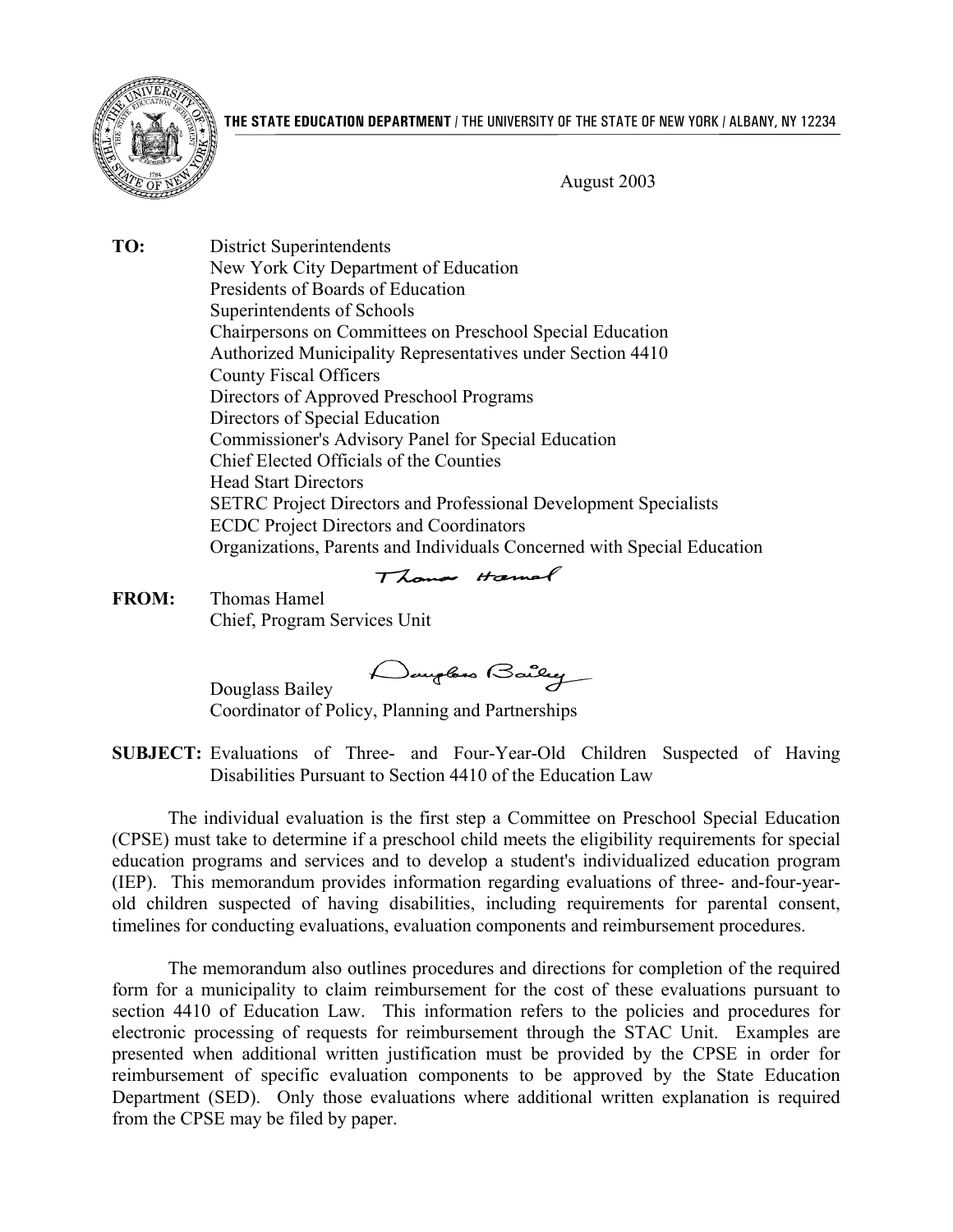Please note that this information applies only to evaluations arranged by the CPSE and does not pertain to evaluation of school-age students with disabilities or to any evaluation reports submitted to the CPSE from the Early Intervention program, parents or other sources**.** 

Attached are:

- 1. a series of frequently asked questions and answers (Attachment A);
- 2. a copy of the Evaluation reimbursement request form and instructions (Attachment B -STAC-5); and
- 3. Preschool Student Evaluation Summary Report form January 2000 (Attachment C).

This information should be read and reviewed in conjunction with the publication *Individual Evaluations and Eligibility Determinations for Students with Disabilities* (August 2000). Further questions should be directed to one of the following offices or units at the State Education Department (SED):

| <b>Topic</b>                            | <b>Office/Internet Address</b>                                                                                                                                                                                       | <b>Telephone</b>     |
|-----------------------------------------|----------------------------------------------------------------------------------------------------------------------------------------------------------------------------------------------------------------------|----------------------|
| <b>Evaluation Policy and Procedures</b> | <b>VESID Special Education Policy</b><br>Development Unit<br>http://www.vesid.nysed.gov/specialed<br><b>NYS Education Department VESID</b><br><b>Special Education Quality Assurance</b><br><b>Regional Offices:</b> | $(518)$ 473-2878     |
|                                         | Eastern Regional Office:                                                                                                                                                                                             | $(518)$ 486-6366     |
|                                         | Western Regional Office:                                                                                                                                                                                             | $(585)$ 344-2112x420 |
|                                         | Central Regional Office:                                                                                                                                                                                             | $(315)$ 428-3287     |
|                                         | Hudson Valley Regional Office:                                                                                                                                                                                       | $(914)$ 245-0010     |
|                                         | NYC Regional Office:                                                                                                                                                                                                 | $(718) 722 - 4544$   |
|                                         | Long Island Regional Office:                                                                                                                                                                                         | $(631) 884 - 8530$   |
| <b>Evaluation Rates</b>                 | Program Services<br>Reimbursement Unit<br>Albany, New York<br>www.oms.nysed.gov/rsu/                                                                                                                                 | $(518)$ 474-3227     |
| Approval for Reimbursement and Claims   | STAC and Special Aids Unit<br>www.oms.nysed.gov/stac                                                                                                                                                                 | $(518)$ 474-7116     |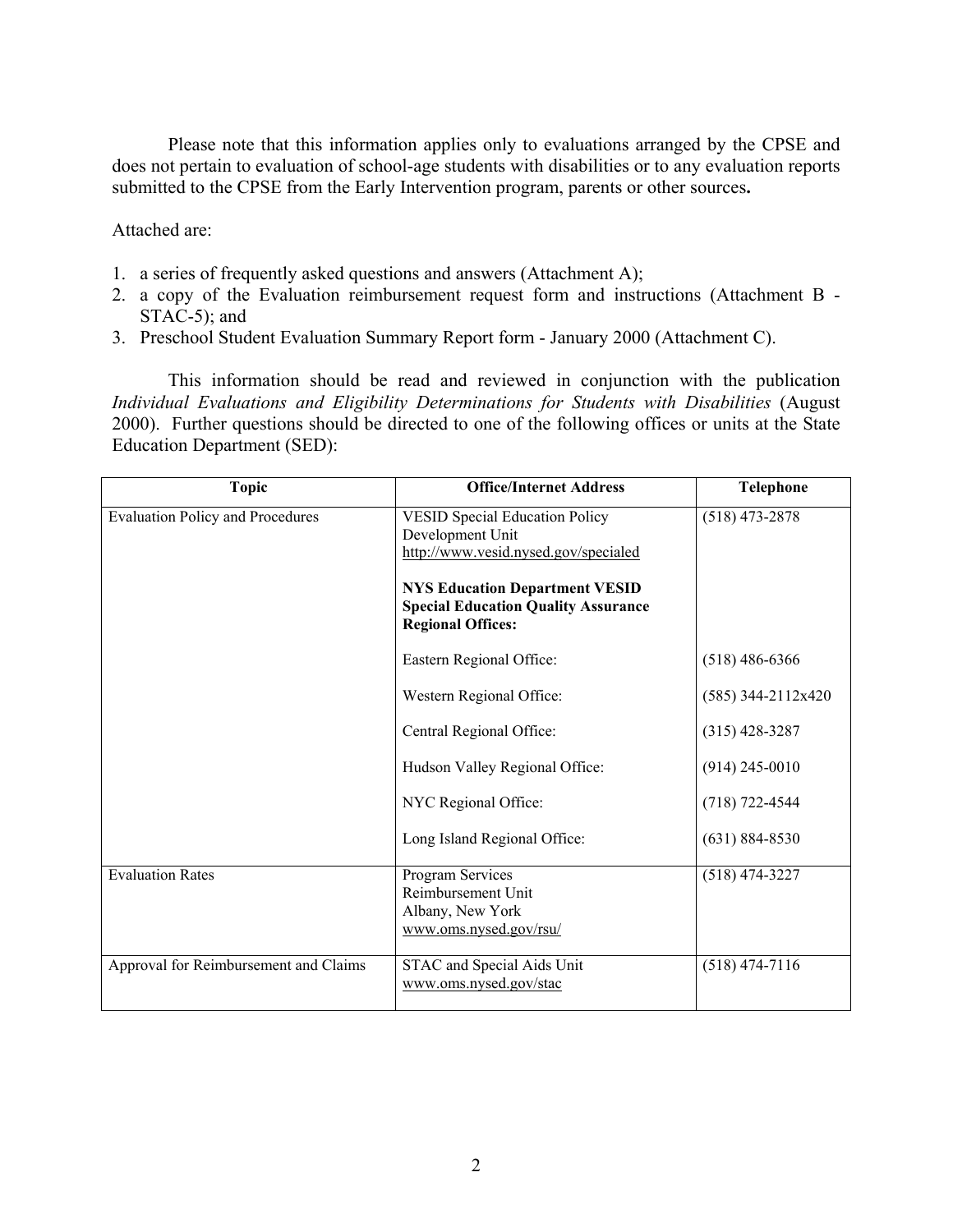#### **Evaluations of Three- and Four-Year-Old Children Suspected of Having Disabilities Pursuant to Section 4410 of the Education Law**

#### **Initial Evaluation**

An individual evaluation for a three or four-year old child suspected of having a disability means any procedures, tests or assessments used selectively with an individual child as necessary to determine whether a child has a disability and the extent of his/her special education needs. Upon referral of a child with a suspected disability to the CPSE, the board of education, with parent's consent, must arrange for an evaluation of the child. The school district CPSE, is the multidisciplinary team required by federal law to conduct the individual evaluation of a preschool child suspected of having a disability. The CPSE has the primary responsibility to identify and to authorize the specific components of each individual preschool evaluation, including the required components, and any other appropriate assessments or evaluations.

The parent selects an SED approved evaluator and must provide written consent for the proposed evaluation pursuant to section 200.5(b)(1) and section 200.16(c) of the Commissioner's Regulations.

#### **Programmatic Requirements**

The initial multidisciplinary evaluation of a preschool student pursuant to sections 200.4(b) and 200.16(c) of the Regulations of the Commissioner of Education must include at least:

- a physical examination in accordance with the provisions of sections 903, 904 and 905 of the education law;
- an individual psychological evaluation;
- a social history;
- an observation of the child in the current educational placement; and
- other appropriate assessments or evaluations, including a functional behavioral assessment for a student whose behavior impedes his or her learning or that of others, as necessary to ascertain the physical, mental, behavioral and emotional factors which contribute to the suspected disabilities.

The determination of other appropriate assessments or evaluations to be included as part of an initial evaluation or reevaluation must be made on a case-by-case basis by a group that includes the CPSE with the input of the child's parent(s) and other qualified professionals of various disciplines. (See section  $200.16(c)(2)$  of the Regulations of the Commissioner of Education). This may include the child's teacher, the speech and language therapist or other related service providers, or the approved evaluator selected by the parent(s). The group must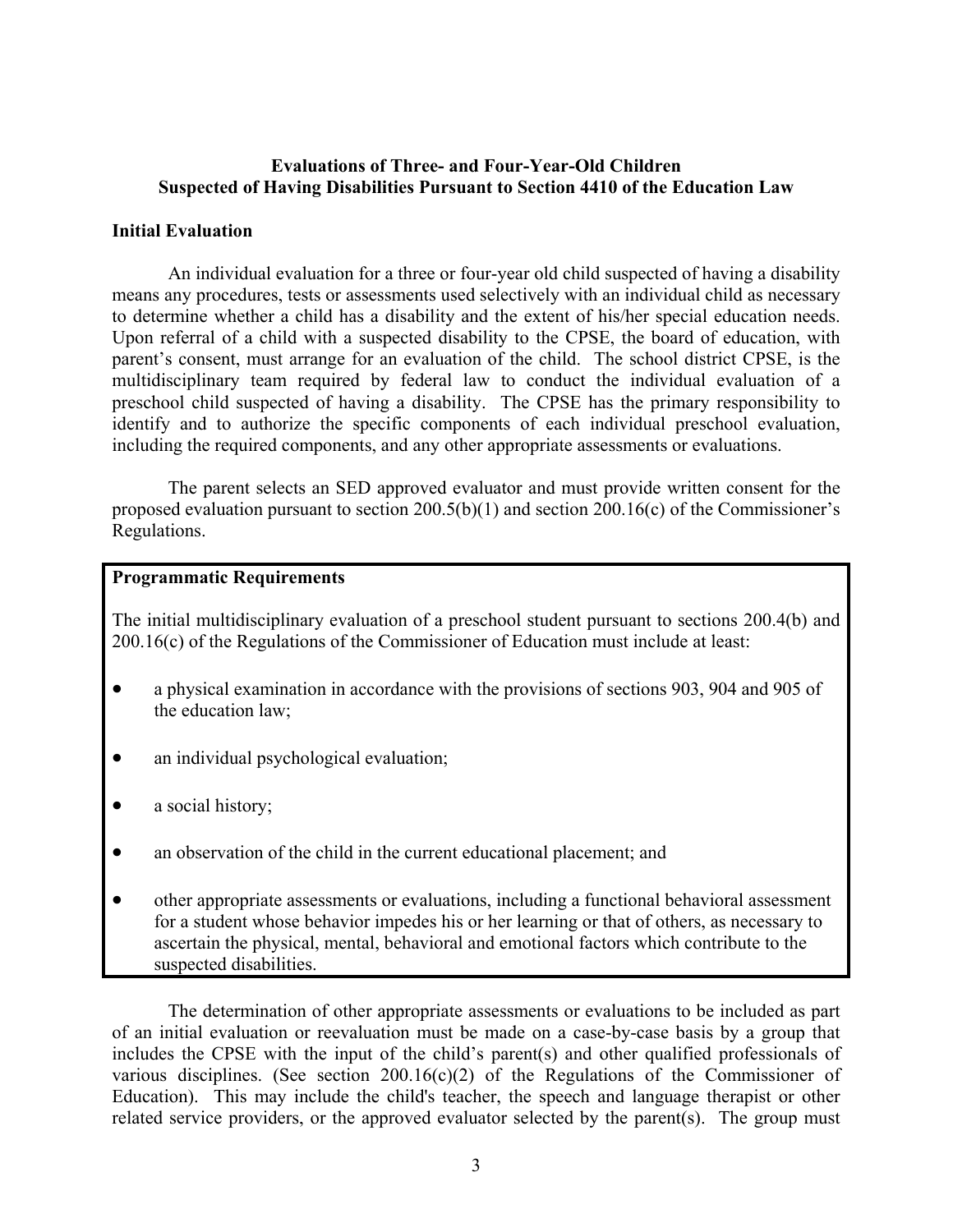review existing data on the child including evaluations and information provided by the child's parent(s), current classroom based assessments and observations by teachers and related service providers. For the child transitioning from the early intervention program, the early intervention official, with parental consent, must arrange for the transfer of records, including the most recent evaluations, to the CPSE and the approved evaluator selected by the parent(s). (See section 4410(4)(c) of New York State Education Law.)

The evaluation must include sufficient information for a CPSE to determine a child's eligibility for special education programs and services. To the extent that the approved evaluator conducts the initial evaluation as authorized by the CPSE using the evaluation components identified above, State reimbursement will be provided to the county. If the CPSE requires additional evaluation components, the identified components are part of the initial evaluation.

For the initial evaluation, should the evaluator find that a child requires an evaluation beyond the limits stated (see boxed components on previous page), or should a CPSE during the course of the school year, or at the time of annual review, require a reevaluation of any component, the CPSE must provide written authorization to the evaluator. Following the initial evaluation, in the event that a child experiences a change during the year in health, family structure or a related circumstance, the CPSE must provide written authorization before the evaluator may conduct reevaluation of any evaluation component, including the psychological or social history.

The approved evaluator must conduct the evaluation in accordance with section 200.4(b) of the Commissioner's Regulations and must provide documentation of the evaluation, including all assessment reports and a summary of findings to the members of the CPSE. The summary report must include a detailed statement of the child's individual needs. However, it may not include a recommendation as to the general type, frequency and duration of special services and programs; must not address the manner in which special services and programs can be provided in the least restrictive environment; and must not make reference to any specific provider of special services or programs. The summary must be on a form developed by SED. This form is available on our internet site, [http://www.vesid.nysed.gov/specialed/publications/preschool/,](http://www.vesid.nysed.gov/specialed/publications/preschool/) or by referring to a SED field memo *Updated Preschool Student Evaluation Summary Report Form and Clarification on New Provisions Required Pursuant to the Reauthorization of the Individuals with Disabilities Education Act (IDEA)* (January 2000).

#### **Legislative Authorization**

Section 4410(10)(b) of the Education Law, as amended by Chapter 705 of the Laws of 1992, authorizes SED to establish separate reimbursement rates for evaluations subject to approval by the Division of Budget (DOB). In addition, Chapter 520 of the Laws of 1993 provides for reimbursement of the costs of translating, when necessary, the summary report of the evaluation from English into the native language or other mode of communication of the parents. Chapter 520 also provides reimbursement for the whole cost of translating the documentation of the evaluation, upon request of the parent(s), unless it is clearly not feasible to do so. To assure reimbursement, a CPSE should establish procedures to ensure that evaluators maintain documentation of the parent's request for translation of the documentation of the evaluation(s).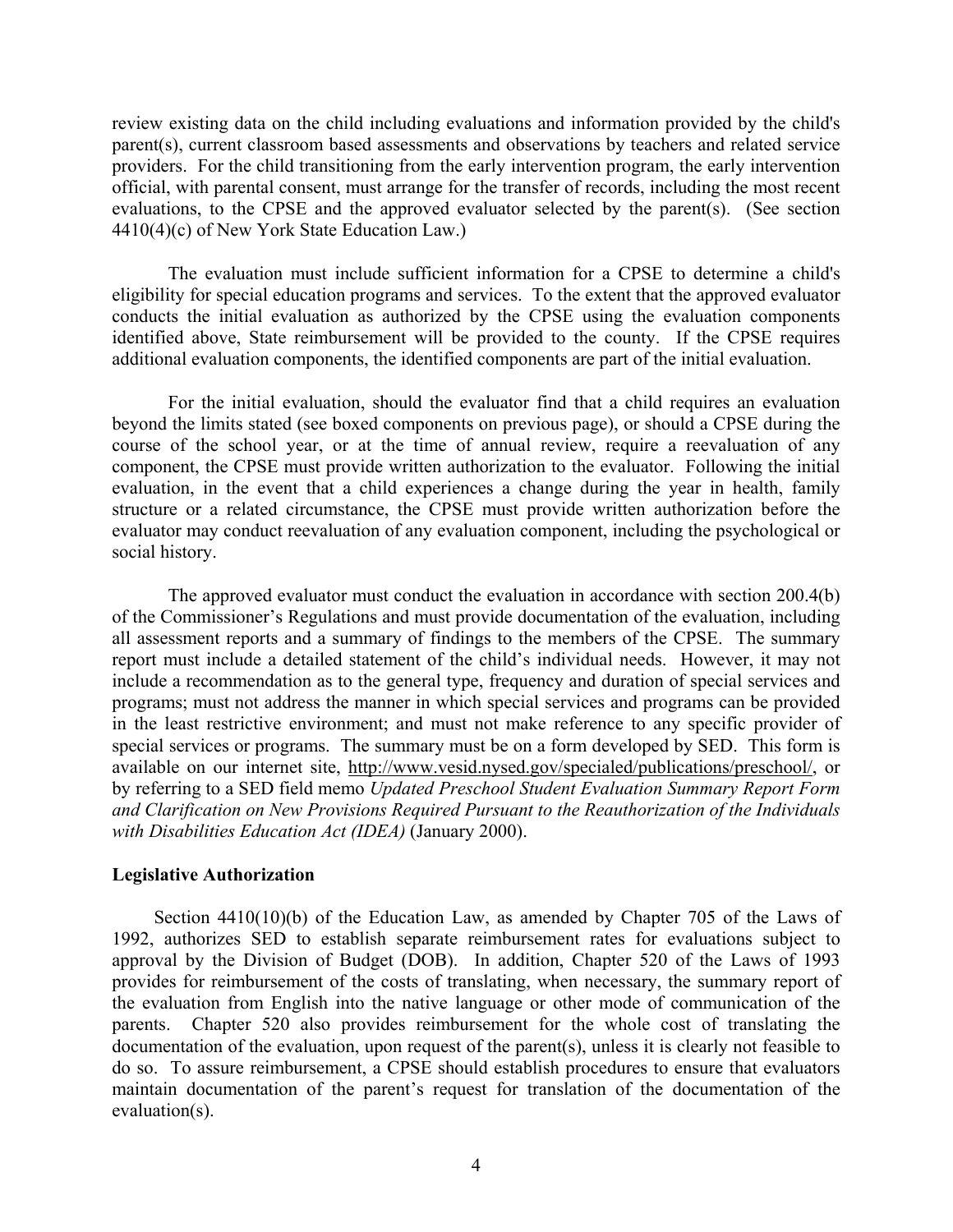#### **Establishment of Rates**

Each year, DOB approves the same rates for preschool (section 4410 of Education Law) evaluations as those established by the Department of Health for the Early Intervention program. Rates are established for the following types of evaluation components: psychological, social history, physicians and non-physicians. The rate for each component is the rate in effect on the evaluation completion date and for the evaluated preschooler's county of residence. Rates may be viewed on the internet site for the Rate Setting Unit at [http://www.oms.nysed.gov/rsu/Correspondence/Methodology\\_Letters.html](http://web1.nysed.gov/psruunit/Correspondence/methdltr.htm). Rates are not subject to reconciliation.

#### **Reimbursement Procedures**

After a child's evaluation has been conducted, the CPSE must initiate the *Request for Commissioner's Approval of Reimbursement for the Cost of Evaluations* (STAC-5). (A copy of the form is attached.) The request form must identify those components of the multi-disciplinary evaluation for which the provider may bill the appropriate municipality.

For each school year (July 1-June 30), providers may bill the municipality only once for each component of the evaluation, regardless of the number of sessions needed to complete the particular evaluation.

#### **Requirements for Reimbursement**

The following guidelines apply to section 4410 of the Education Law evaluation reimbursement processing. Under normal circumstances SED approval for reimbursement via electronic processing is limited to:

- one social history per school year;
- one psychological evaluation per school year;
- up to four other evaluations, in addition to the social history and psychological evaluation as determined necessary and appropriate by the CPSE, parent and evaluator (this may include a combination of physician evaluations and/or non-physician evaluations);
- **the acceptable evaluation components listed on the attached glossary.** Other components beyond the six components listed above may be reimbursable, but will require special (manual) processing.

Children who will turn 5 on or before December  $1<sup>st</sup>$  of the school year are considered kindergarten age for that school year, except in districts such as the New York City Department of Education that have established a later "cut off" date (section  $4410(1)(i)$  of Education Law). In those districts which use a later "cut off" date, the later date is used to determine the last date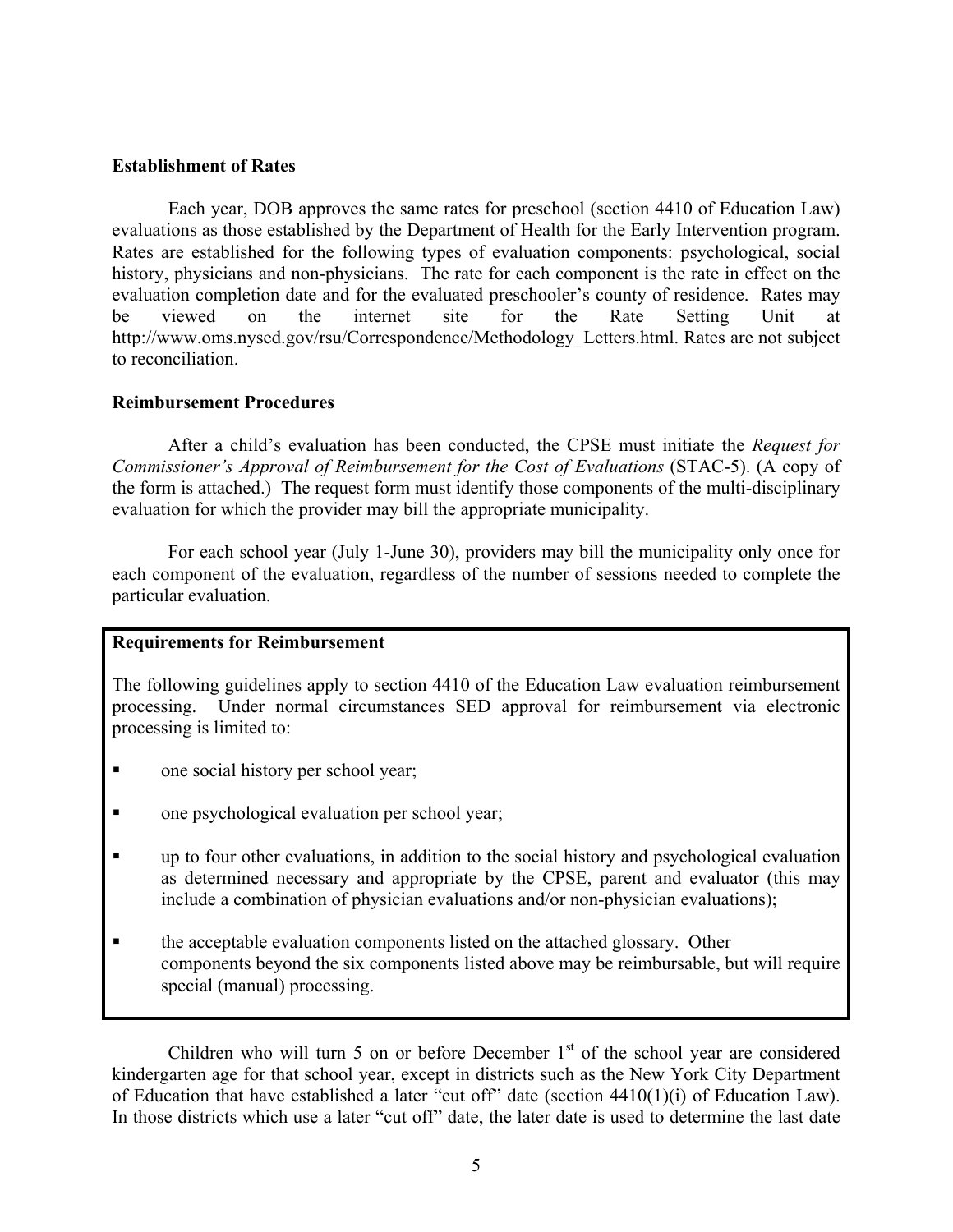of eligibility for preschool special education and the first date for kindergarten eligibility for the school year. Children who will turn 5 after the district's "cut off" date are considered preschoolers for an additional school year, and are eligible to be evaluated and receive services through the CPSE. STACs submitted for evaluations of children entering kindergarten in September must indicate evaluation dates prior to August in order to be reimbursed via the STAC process.

| Date of Birth<br><b>Transition of Children from Early</b><br><b>Intervention</b>                                                     |                                                                                                                 | <b>Transition of Preschool Students</b><br>to Special Education for School-<br>age Students |                                                                                                                                                        |                                                                                  |
|--------------------------------------------------------------------------------------------------------------------------------------|-----------------------------------------------------------------------------------------------------------------|---------------------------------------------------------------------------------------------|--------------------------------------------------------------------------------------------------------------------------------------------------------|----------------------------------------------------------------------------------|
|                                                                                                                                      | 1 <sup>st</sup> Eligible for<br><b>Preschool</b><br><b>Special</b><br><b>Education</b><br>(8 NYCRR<br>200.16(e) | <b>Recommended</b><br>earliest date to<br>have initial<br>evaluation by<br><b>CPSE</b>      | <b>Last Date</b><br><b>Eligible for</b><br>Preschool<br><b>Student to</b><br>receive services,<br>through the<br><b>CPSE (8 NYCRR</b><br>$200.1$ (mm)) | <b>Recommended</b><br>last date for<br>student to be<br>evaluated by<br>the CPSE |
| Between Jan. - June 1999                                                                                                             | Jan. 2002                                                                                                       | Sept. 2001                                                                                  | Aug. 2004                                                                                                                                              | <b>July 2004</b>                                                                 |
| Between July - Dec. 1, 1999                                                                                                          | <b>July 2002</b>                                                                                                | March 2002                                                                                  | Aug. 2004                                                                                                                                              | <b>July 2004</b>                                                                 |
| Between Dec. 2 - Dec. 31,<br>1999                                                                                                    | <b>July 2002</b>                                                                                                | March 2002                                                                                  | Aug. 2005                                                                                                                                              | <b>July 2005</b>                                                                 |
| Between Jan. - June 2000                                                                                                             | Jan. 2003                                                                                                       | Sept. 2002                                                                                  | Aug. 2005                                                                                                                                              | <b>July 2005</b>                                                                 |
| Between July - Dec. 1, 2000                                                                                                          | <b>July 2003</b>                                                                                                | March 2003                                                                                  | Aug. 2005                                                                                                                                              | <b>July 2005</b>                                                                 |
| Between Dec. 2 - Dec. 31,<br>2000 (when the district cut off<br>for<br>kindergarten<br>date<br>eligibility is Dec. 1).               | <b>July 2003</b>                                                                                                | March 2003                                                                                  | Aug. 2006                                                                                                                                              | <b>July 2006</b>                                                                 |
| Between Dec. 2 - Dec. 31,<br>2000 (when the district cut off<br>for<br>kindergarten<br>date<br>eligibility is later than Dec.<br>1). | <b>July 2003</b>                                                                                                | March 2003                                                                                  | Aug. 2005                                                                                                                                              | <b>July 2005</b>                                                                 |

# **Recommended Schedule for Evaluation of Students with Disabilities**

The annual review of a preschool child with a disability is based on a review of the child's IEP and other current information pertaining to the student's performance. When the child's teacher(s) and/or any related service provider(s) use formal or informal assessment measures as specified on the child's IEP to document a child's progress, the assessment is not reimbursable. However should the CPSE authorize a reevaluation or a new evaluation in any component, as documented on the STAC-5, a claim for reimbursement may be made.

 Evaluators who bill for a bilingual evaluation may not bill translation costs separately or in addition to billing at a bilingual evaluation rate. The bilingual evaluation rates include the cost of any translated documents required by section 200.16 of the Regulations of the Commissioner of Education. In cases where the child does not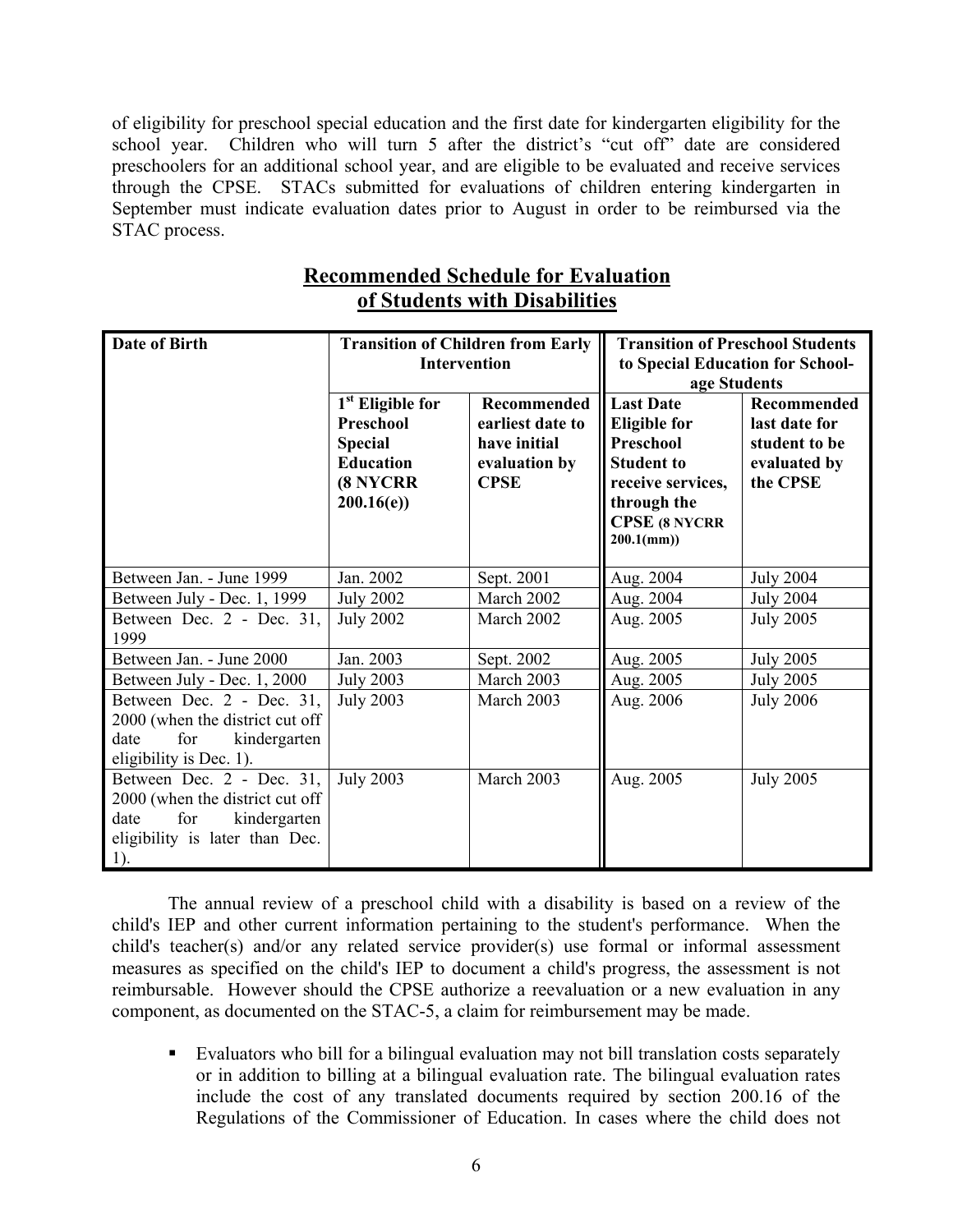require a bilingual evaluation, but the parent requests translations of the evaluation summary and/or documentation of the evaluation, the evaluator may bill for actual translation costs incurred.

- If the child's parent required the translation of the summary report of the evaluation from English into the native language or other mode of communication of the parent, report the costs of such translations on the request form (STAC-5).
- If, at the parent's request, documentation of the evaluation is translated from English into the native language or other mode of communication of the parent, indicate the translation cost on the request form (STAC-5).
- The CPSE must sign the STAC-5, retain the district copy and forward the other three copies to the appropriate municipality. The municipality must sign the STAC-5, retain the municipality copy and forward the other copies to the evaluator and SED (on paper or as an electronic file).

Upon review and approval, SED's STAC and Special Aids Unit will send or transmit an *Evaluation Reimbursement Approval* (STAC-5A) for each child to the responsible school district with informational copies to the approved evaluator and appropriate municipality. Corrections to the STAC-5A may only be made by a CPSE Chairperson or the designee of the school district. If an evaluator or municipality identifies the need for correction, the appropriate CPSE should be contacted.

To initiate corrections, the CPSE should sign the "Revision" portion of the STAC-5A approval document and forward it to the municipality. Upon transmittal to the STAC and Special Aids Unit, staff will review the revision and, if appropriate, process an amended approval with copies to the CPSE, the municipality and the section 4410 approved agency that conducted the student's evaluation. Reimbursement will be provided to the municipalities through an Automated Voucher Listing (AVL) process.

#### **Claiming Reimbursement using the Automated Voucher Listing (AVL)**

The AVL for Evaluations is generated on a quarterly basis beginning on April  $1<sup>st</sup>$  during the school year in which the evaluation components were conducted. The AVL is transmitted to the municipality for review and claim, then returned to SED for payment. As with all section 4410 of the Education Law reimbursement, claims must be made within three years of the end of the school year in which the evaluation was conducted. (See Chapter 474 of the Laws of 1996.)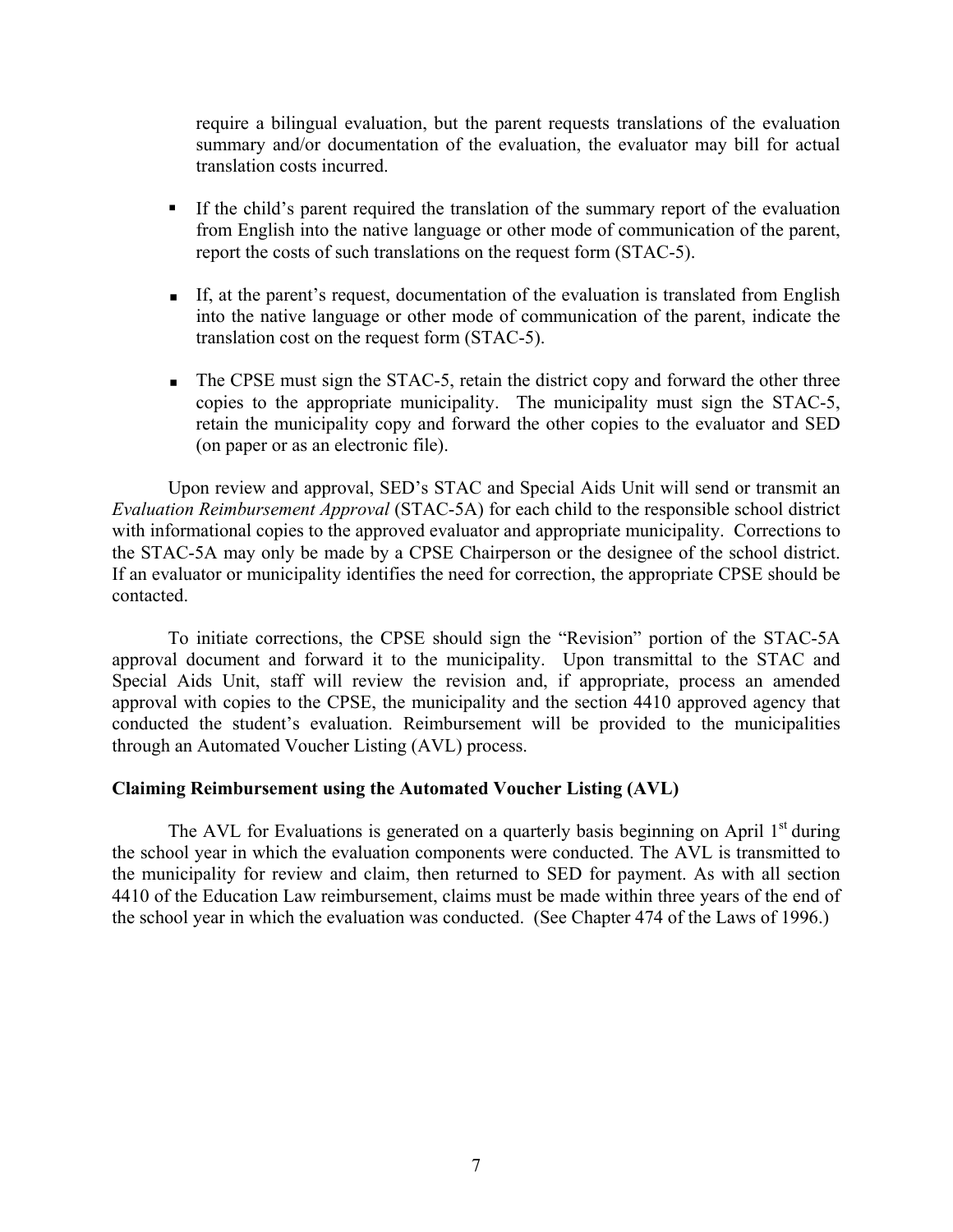## **Glossary of Terms**

The following are components that may be included in an individual evaluation to determine whether a child has a disability. Some terms are specifically identified on the STAC-5 form for reimbursement purposes as required components of an individual evaluation (Table 1). Some are evaluation components that may be used to identify the factors that may contribute to an individual child's disability (Table 2). The remaining are not acceptable for electronic transmittal as components for reimbursement and should be included as part of another component if appropriate (Table 3). Only the components and codes listed in Tables 1 and 2 may be included on electronically transmitted STAC-5 forms.

#### **INDIVIDUAL EVALUATION COMPONENTS (Table 1) (Required Initial Evaluations) Reimbursed through the STAC System**

| <b>Evaluation</b> |                                                                                                                        | Code       | <b>Areas To Be Assessed</b>                                                                                                                                                                                                                                  | <b>Qualified Staff Who May</b>                                                                            |
|-------------------|------------------------------------------------------------------------------------------------------------------------|------------|--------------------------------------------------------------------------------------------------------------------------------------------------------------------------------------------------------------------------------------------------------------|-----------------------------------------------------------------------------------------------------------|
|                   | Component                                                                                                              |            |                                                                                                                                                                                                                                                              | <b>Conduct the Evaluation</b>                                                                             |
| 1.                | <b>Physical</b><br><b>Examination</b><br>(In accordance with)<br>Sections 903, 904 and<br>905 of the Education<br>Law) | <b>PHY</b> | Vision, hearing physical impairment and medical<br>needs which affect a child's developmental<br>progress.                                                                                                                                                   | School physician<br>Nurse practitioner<br>Physician's assistant                                           |
| 2.                | <b>Social History</b><br>(Section $200.1$ (tt)<br>Regulations of the<br>Commissioner)                                  | <b>SOC</b> | Interpersonal, familial and environmental factors<br>which influence a student's general adjustment to<br>school, including, but not limited to, information<br>on family composition, student's family history,<br>student's health and family interaction. | Social worker<br>School psychologist<br>Special education teacher<br>School administrator<br>School nurse |
| 3.                | Psychological<br>(Section 200.1(bb))<br>Regulations of the<br>Commissioner)                                            | <b>PSY</b> | Developmental learning, behavioral and other<br>personality characteristics. Areas may include:<br>general intelligence, learning strengths and<br>weaknesses, instructional needs, social interactions<br>and relationships.                                | School psychologist<br>Licensed psychologist                                                              |

#### **OTHER EVALUATION COMPONENTS (Table 2) (Additional components that may be included for reimbursement at the SED established rate)**

|           | <b>Evaluation</b>   | Code       | <b>Areas To Be Assessed</b>                           | <b>Qualified Staff Who May</b> |
|-----------|---------------------|------------|-------------------------------------------------------|--------------------------------|
| Component |                     |            |                                                       | <b>Conduct the Evaluation</b>  |
| 4.        | Audiological        | <b>AUD</b> | Identifies the type, classification and degree of a   | Licensed audiologist           |
|           |                     |            | child's hearing loss as it relates to the development | Licensed physician             |
|           |                     |            | and understanding of spoken language.                 | Nurse practitioner             |
| 5.        | Educational         | EDU        | Identifies a child's level of achievement,            | Special education teacher      |
|           |                     |            | knowledge, and development in subject and skill       | School psychologist            |
|           |                     |            | areas such as maintaining attention, auditory and     |                                |
|           |                     |            | visual perception, fine and gross motor skills, and   |                                |
|           |                     |            | self-help skills, social interactions and learning    |                                |
|           |                     |            | styles.                                               |                                |
| 6.        | NEU<br>Neurological |            | A specialized medical examination of the nervous      | Neurologist                    |
|           |                     |            | system. A medical history focusing on the             | Pediatric neurologist          |
|           |                     |            | nervous system is taken. Typically, the exam tests    |                                |
|           |                     |            | vision, strength, coordination, reflexes and          |                                |
|           |                     |            | sensation. This information helps to determine if     |                                |
|           |                     |            | the problem is in the nervous system.                 |                                |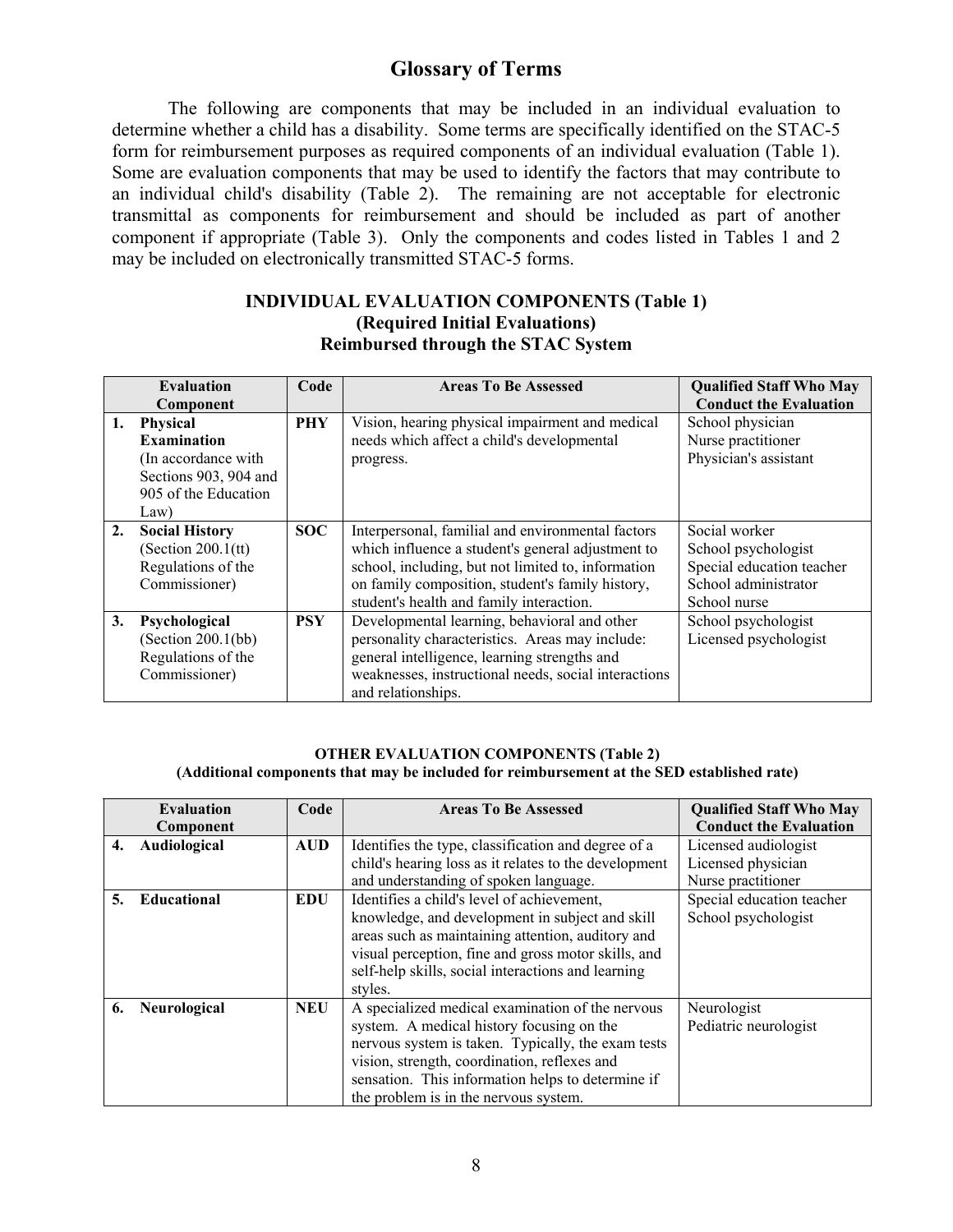| <b>Evaluation</b>                     | Code       | <b>Areas To Be Assessed</b>                                                                          | <b>Qualified Staff Who May</b><br><b>Conduct the Evaluation</b> |
|---------------------------------------|------------|------------------------------------------------------------------------------------------------------|-----------------------------------------------------------------|
| Component<br>Neuropsychological<br>7. | <b>NPY</b> | Provides a description of a range of cognitive                                                       | Neuropsychologist                                               |
|                                       |            | deficits and strengths in such areas as:                                                             |                                                                 |
|                                       |            | organizational skills; intellectual functioning;                                                     |                                                                 |
|                                       |            | sensory and perceptual functioning; language                                                         |                                                                 |
|                                       |            | comprehension and expression; attention,                                                             |                                                                 |
|                                       |            | concentration and alertness; problem solving and                                                     |                                                                 |
|                                       |            | judgment; flexibility of thought process; memory;                                                    |                                                                 |
|                                       |            | rate of information processing; sequencing ability;<br>and temporal and spacial abilities.           |                                                                 |
| Occupational<br>8.                    | <b>OCT</b> | Developmental level of the child in oral-motor,                                                      | Licensed occupational                                           |
| <b>Therapy</b>                        |            | sensory processing, visual-perceptual-motor                                                          | therapist                                                       |
|                                       |            | function, manual dexterity, play and self-help                                                       |                                                                 |
|                                       |            | skills.                                                                                              |                                                                 |
| 9. Optometric                         | <b>OPT</b> | An examination of the eyes and related structures                                                    | Licensed optometrist                                            |
|                                       |            | to determine the presence of vision problems and                                                     |                                                                 |
|                                       |            | eye disorders and, if necessary, the prescription                                                    |                                                                 |
|                                       |            | and adaptation of lenses and other optical aids or<br>the use of vision training for maximum visual  |                                                                 |
|                                       |            | efficiency.                                                                                          |                                                                 |
| 10. Orthopedic                        | <b>ORT</b> | An examination by a medical specialist concerned                                                     | Licensed orthopedist                                            |
|                                       |            | with the preservation, restoration and development                                                   |                                                                 |
|                                       |            | of form and function of the musculoskeletal                                                          |                                                                 |
|                                       |            | system, extremities, spine and associated                                                            |                                                                 |
|                                       |            | structures by medical, surgical and physical<br>means.                                               |                                                                 |
| 11. Otolaryngology                    | <b>OTO</b> | A medical evaluation by a specialist dealing with                                                    | Otolaryngologist                                                |
|                                       |            | the ear, nose, and throat which is not generally part                                                |                                                                 |
|                                       |            | of an evaluation to determine a child's special                                                      |                                                                 |
|                                       |            | education needs unless justification is given as to                                                  |                                                                 |
|                                       |            | how the evaluation provides information about a                                                      |                                                                 |
|                                       |            | child's language and communication or hearing as<br>compared to generally expected developmental age |                                                                 |
|                                       |            | milestones.                                                                                          |                                                                 |
| 12. Physical Therapy                  | <b>PHT</b> | Developmental level in the motor area, including                                                     | Licensed physical therapist                                     |
|                                       |            | range of motion, muscle testing, sensory                                                             |                                                                 |
|                                       |            | integration, endurance, balance and equilibrium,                                                     |                                                                 |
|                                       |            | postural and joint deviation, gait analysis, personal                                                |                                                                 |
|                                       |            | independence, checking of prosthetic and orthotic<br>equipment and devices, wheel chair management   |                                                                 |
|                                       |            | (if applicable) and identification of architectural                                                  |                                                                 |
|                                       |            | barriers and transportation needs.                                                                   |                                                                 |
| 13. Psychiatric                       | <b>PYC</b> | A medical evaluation that deals with the mental,                                                     | A physician with a license                                      |
|                                       |            | emotional and behavioral functioning of a child as                                                   | in clinical psychiatry                                          |
|                                       |            | these areas related to the child's learning,                                                         |                                                                 |
|                                       |            | acquisition of skills and interpersonal relationships                                                |                                                                 |
|                                       |            | with peers and adults.                                                                               |                                                                 |
| 14. Speech and<br>Language            | <b>SPT</b> | Developmental level at which a child understands<br>and uses language to communicate and interact    | Teacher of the speech and<br>hearing impaired                   |
|                                       |            | with adults and peers. Includes phonology, the                                                       | Licensed speech                                                 |
|                                       |            | correct production of sounds; semantics or                                                           | pathologist                                                     |
|                                       |            | understanding and production of words and                                                            |                                                                 |
|                                       |            | sentences, and abstract or relational words;                                                         |                                                                 |
|                                       |            | grammar, intonation, pragmatic use of language to                                                    |                                                                 |
|                                       |            | communicate or express needs and intention.                                                          |                                                                 |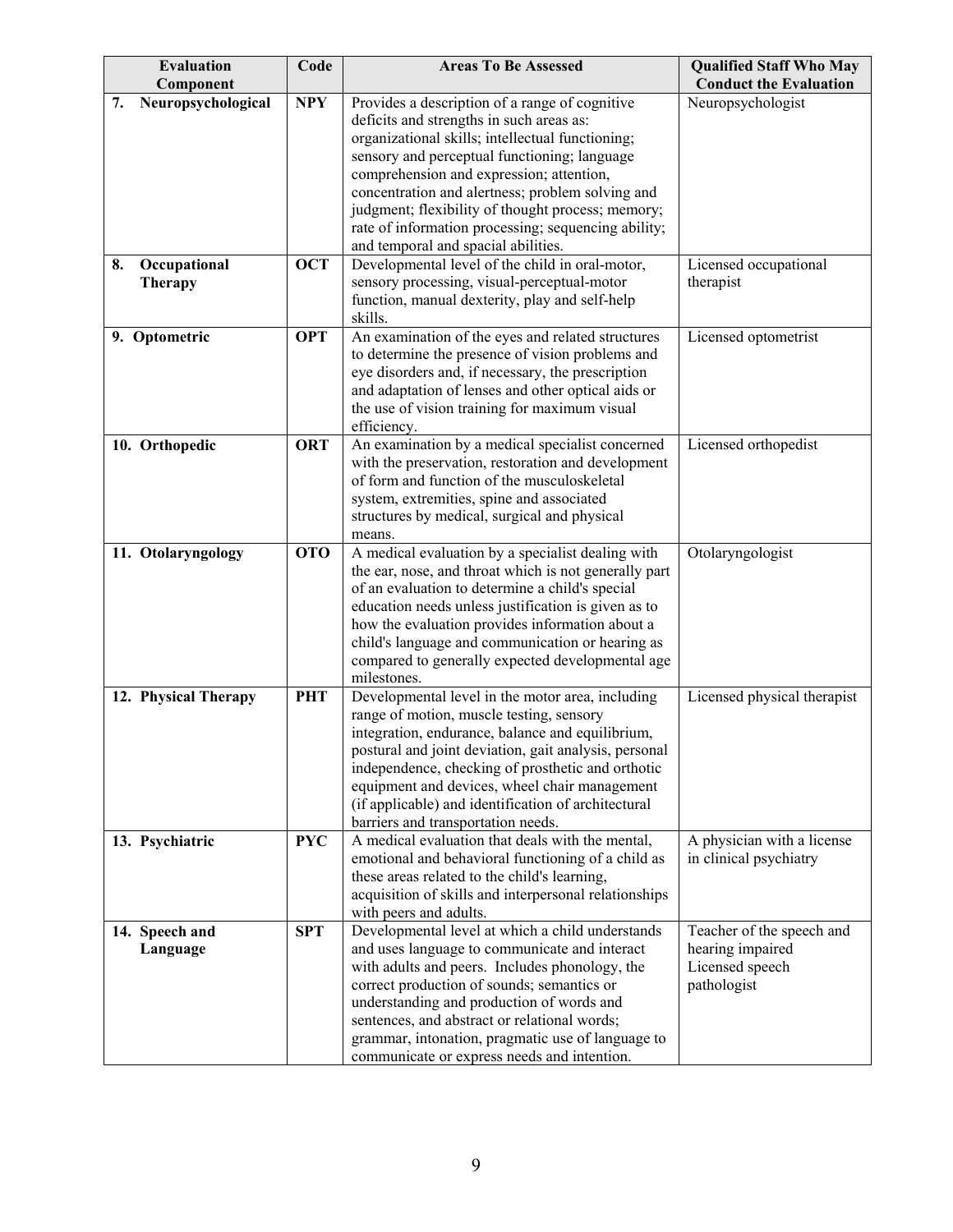#### **REIMBURSEMENT OF "OTHER" EVALUATION COMPONENTS AS STAND-ALONE EVALUATIONS REQUIRES MANUAL PROCESSING (Directions to Table 3)**

All "OTHER" evaluation components (not identified in Tables 1 or 2) must be processed manually by the STAC and Special Aids Unit. The STAC System does not automatically recognize the evaluation terms listed on the left column of Table 3. These may be included in other evaluation components such as the terms noted on the right hand column. In the event that requests for reimbursement for these "specialty" or "OTHER" evaluation components are submitted as separate evaluation components, the completed STAC-5 form must include an explanation from the CPSE.

When possible, the "OTHER" evaluations listed as Part of Table 3 should be processed as PART of the suggested standard evaluations which make up the "Glossary of Terms."

When an "OTHER" evaluation cannot be delivered as part of a standard evaluation listed in the "Glossary of Terms," and must be considered as a "SEPARATE, STAND-ALONE" evaluation, the following procedures must be followed:

- The word "OTHER" must be written in at the bottom of section 10 of the evaluation form (below Speech/Language). Next to the word OTHER, the district must indicate exactly what type of OTHER evaluation has been conducted (i.e., Music, Assistive Technology, etc.) and specify whether reimbursement has been made at the "physician or non-physician" rate. A written justification as to the need for the OTHER evaluation from the CPSE must also be attached to the STAC-5 form that is being submitted for manual processing.
- Upon receipt of the STAC-5, the STAC Unit will verify that the proper paperwork is in order (attached justification, etc) and will manually process the "OTHER" evaluation.

Please contact the STAC and Special Aids Unit at 518-474-7116 if you have any questions or need additional information.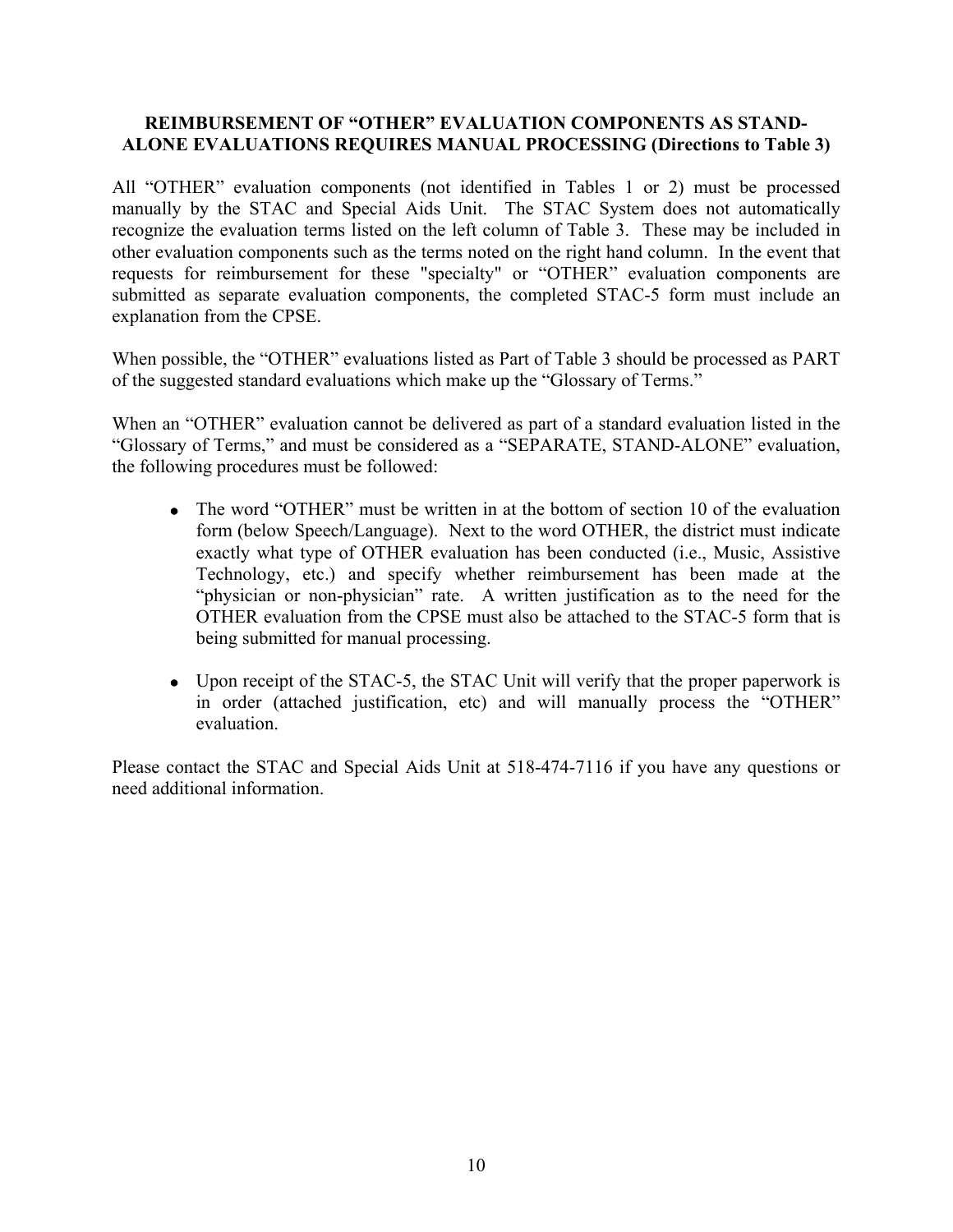# **AS STAND-ALONE (TABLE 3) EVALUATION COMPONENTS NOT ACCEPTABLE**

| <b>Evaluation Components Which Must be</b><br><b>Processed Manually as an "OTHER"</b><br><b>Evaluation:</b> | <b>Standard Evaluation Components Acceptable</b><br>for Electronic Processing: |
|-------------------------------------------------------------------------------------------------------------|--------------------------------------------------------------------------------|
|                                                                                                             |                                                                                |
| Adapted PE                                                                                                  | Physical/Medical (PHY)                                                         |
|                                                                                                             | Physical Therapy (PHT)                                                         |
| Art Therapy/Play                                                                                            | Psychological (PSY)                                                            |
| <b>Augmented Communication</b>                                                                              | Speech/Language (SPT)                                                          |
| Cleft Palate (no team)                                                                                      | Physical/Medical (PHY)                                                         |
|                                                                                                             | Speech/Language (SPT)                                                          |
| Physical Coordination and Balance                                                                           | Physical/Medical (PHY)                                                         |
|                                                                                                             | Physical Therapy (PHT)                                                         |
| Counseling                                                                                                  | Psychological or other assessments of social                                   |
|                                                                                                             | functioning (PSY)                                                              |
| Developmental Assessment                                                                                    | Physical/Medical (PHY)                                                         |
| Ear/Nose/Throat (For clarification please refer to Table 2,                                                 | Physical/Medical (PHY)                                                         |
| item 11, Otolaryngology evaluation)                                                                         |                                                                                |
| Feeding                                                                                                     | Physical/Medical (PHY)                                                         |
|                                                                                                             | Speech/Language (SPT)                                                          |
|                                                                                                             |                                                                                |
| Music Therapy                                                                                               | Psychological (PSY)                                                            |
| Oral Motor                                                                                                  | Physical/Medical (PHY)                                                         |
|                                                                                                             | Speech/Language (SPT)                                                          |
| Orientation and Mobility                                                                                    | Psychiatric (PYC)                                                              |
|                                                                                                             | Optometric (OPT)                                                               |
|                                                                                                             | Occupational Therapy (OCT)                                                     |
|                                                                                                             | Physical Therapy (PHT)                                                         |
|                                                                                                             | Audiological (AUD)                                                             |
| Evaluation by a Teacher of the Deaf                                                                         | <b>Educational Evaluation</b>                                                  |
| Evaluation by a Teacher of the Blind/Visually                                                               | <b>Educational Evaluation</b>                                                  |
| Handicapped                                                                                                 |                                                                                |

The following should not be included for reimbursement on the STAC-5 form:

- developmental observation an observation of the child is required in the initial evaluation, however it is not reimbursed as a separate component,
- **genetics**,
- screening,
- social work assessment, and
- summary report there is no established reimbursement rate for the completion of the summary report in English. Reimbursement is provided for the cost of translating the summary report into a language other than English for a child's parent, if the translation is not part of a bilingual assessment of the child.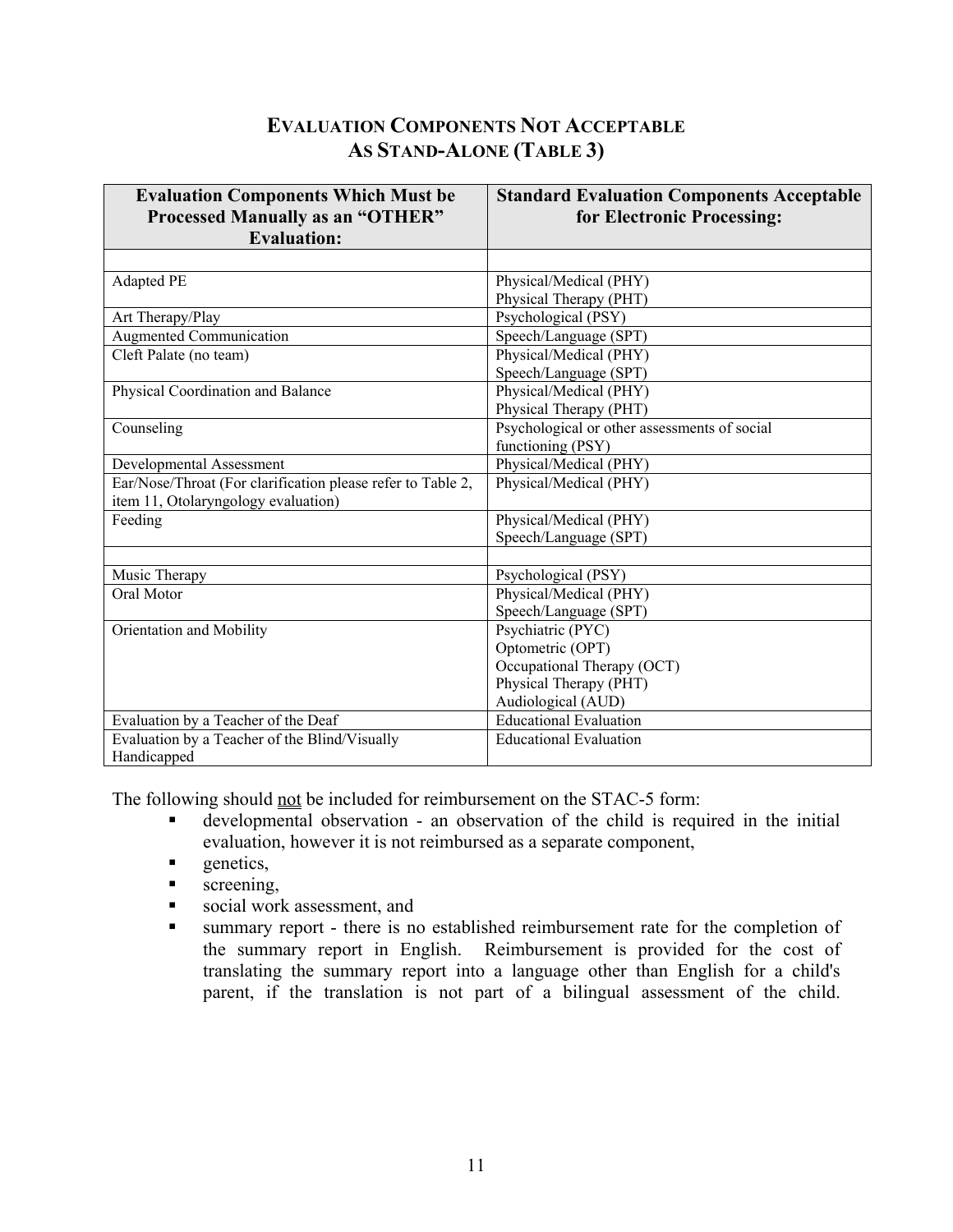# **Frequently Asked Questions and Answers**

#### **1. Who is responsible for identifying the specific evaluation components for each individual evaluation for each preschool child suspected of having a disability?**

The Committee on Preschool Special Education (CPSE) has the primary responsibility to identify and to authorize the specific components of each individual preschool evaluation, including the required components and any other appropriate assessments or evaluations. (Please refer to the "Glossary of Terms" - Tables 1 and 2 - Pages 8 and 9). A group that includes the CPSE, the student's parents and other qualified professionals of various disciplines must review existing evaluation data on the student to determine what additional data, if any, are needed to determine a students eligibility for special education, the present levels of educational performance and the needs of the student. With the consent of the parents, approved evaluators and committees are provided with the most recent evaluation report for a child in transition from the early intervention program. The approved evaluator and the committee may review these and other assessments or evaluations to determine if these assessments or evaluations fulfill the requirements of the Regulations of the Commissioner. There is no separate or additional reimbursement to an evaluator for review of existing evaluation information. The review of existing evaluation data on the student does not necessarily need to take place at a formal meeting. The approved evaluator selected by the parent may be considered one of the other qualified professionals who may recommend to the CPSE the tests or assessments to be conducted as part of an initial evaluation or reevaluation of a preschool student.

#### **2. Is "screening" a component of an individual evaluation and is it reimbursable?**

No. Screening, pursuant to Part 117 of the Regulations of the Commissioner, is a preliminary method of distinguishing from the general school-age population those students who may possibly have a disability or those who may possibly be gifted. It is not a component of a multidisciplinary evaluation of a preschool child suspected of having a disability and therefore, is not reimbursable.

#### **3. What is a functional behavioral assessment (FBA)? Is reimbursement provided for an FBA?**

An FBA is the process of determining why a student engages in behaviors that impede learning and how the student's behavior relates to the environment. The FBA includes, but is not limited to, the identification of the problem behavior, the definition of the behavior in concrete terms, the identification of the contextual factors that contribute to the behavior (including cognitive and affective factors) and the formulation of a hypothesis regarding the general conditions under which a behavior usually occurs and probable consequences that serve to maintain it. A variety of techniques are available to conduct an FBA including, but not limited to direct assessment, indirect assessment and data analysis.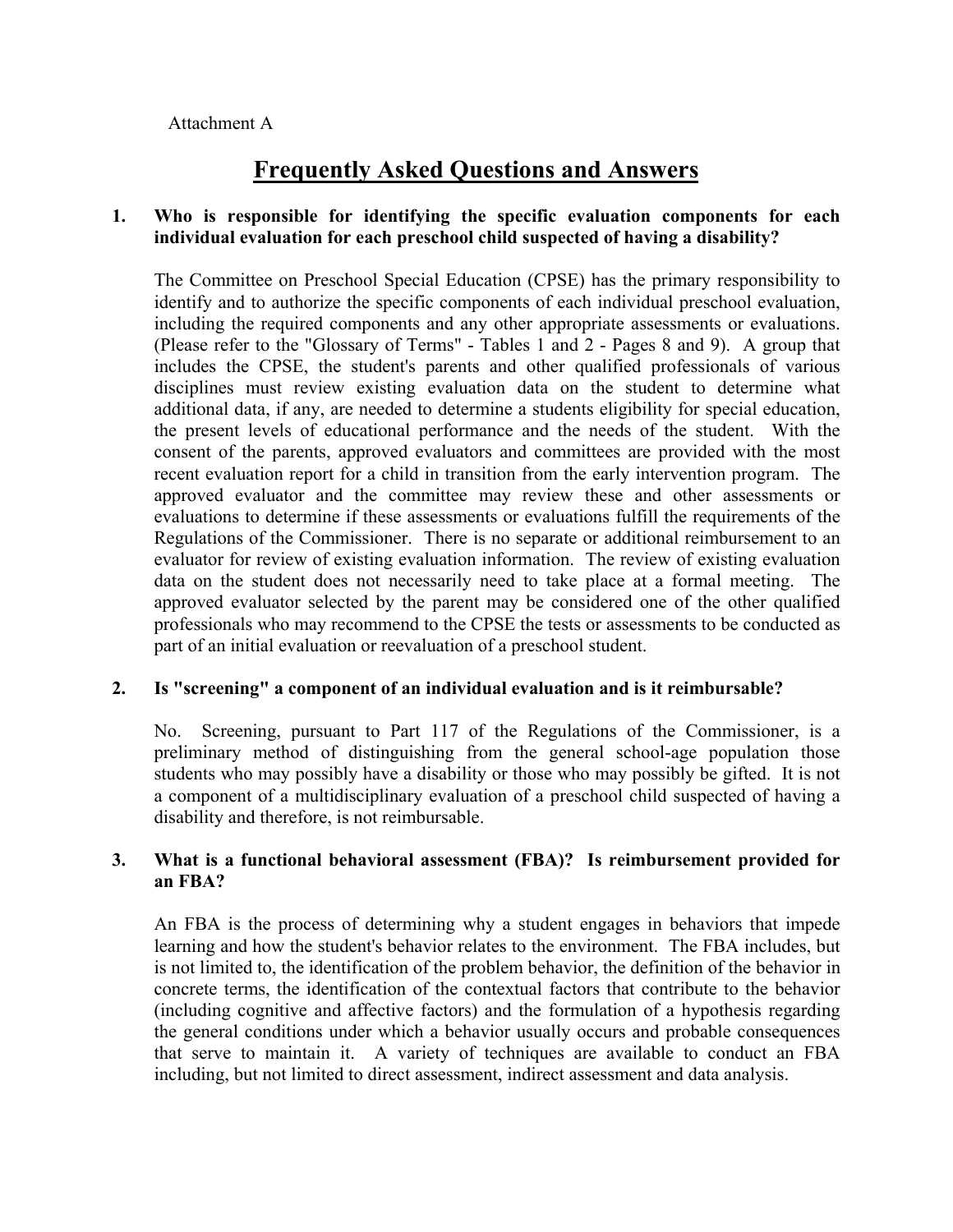A separate rate is not established for an FBA for a three-or four-year old child. Since the specific assessment techniques and components of the FBA vary based on the identification of an individual student's challenging behavior, the CPSE must determine which evaluation components will be used for the FBA. Reimbursement is requested using the STAC-5, with an identification of the components used, either as part of an initial evaluation or a reevaluation. The components of the FBA may include, but are not limited to a psychological, social history or an educational assessment, either individually or in combination.

### **4. Is parental consent needed for the CPSE to conduct an initial evaluation of a preschool child?**

Yes. In the event that the parent(s) does not provide written consent for an evaluation of the student, the CPSE must use the school district's procedures to ensure that the parents have received and understand the request for consent. If a parent continues not to provide written consent, no evaluation is conducted and the process ends.

#### **5. When and how are evaluation results reported to the CPSE?**

The evaluation results must be provided to the CPSE, including the child's parent(s), in time to allow the CPSE to make a recommendation to the board of education within 30 school days of the date the CPSE received parental consent.

The results or "documentation" of the evaluation includes all assessment reports of the individual evaluation components and a summary report of the evaluation findings. The summary report must be in a form required by SED, and include a detailed statement of the preschool child's individual needs. The summary report must not address the manner in which special services and programs can be provided in the LRE or make a recommendation as to the general type, frequency, and duration of special services and programs. The required evaluation summary form may be obtained by contacting VESID, Special Education Policy Development Unit at One Commerce Plaza, Room 1624, Albany, New York 12234 or 518-473-2878 or by accessing the SED internet web site at [http://www.vesid.nysed.gov/specialed/publications/preschool/.](http://www.vesid.nysed.gov/specialed/publications/preschool.html) The results or "documentation" of the evaluation, which includes all assessment reports of the individual evaluation, may include recommendations stated above.

#### **6. Must the evaluation be conducted in languages other than English? Is reimbursement provided when the evaluation results must be translated into other languages for parents?**

Yes. Tests and other assessments must be provided and administered in the student's native language or other mode of communication, unless it is clearly not feasible to do so. Similarly, the approved evaluator must provide a statement of the evaluation results and recommendation provided to the CPSE in English, and when necessary, in the native language of the parent or other mode of communication used by the parent, unless it is not feasible to do so.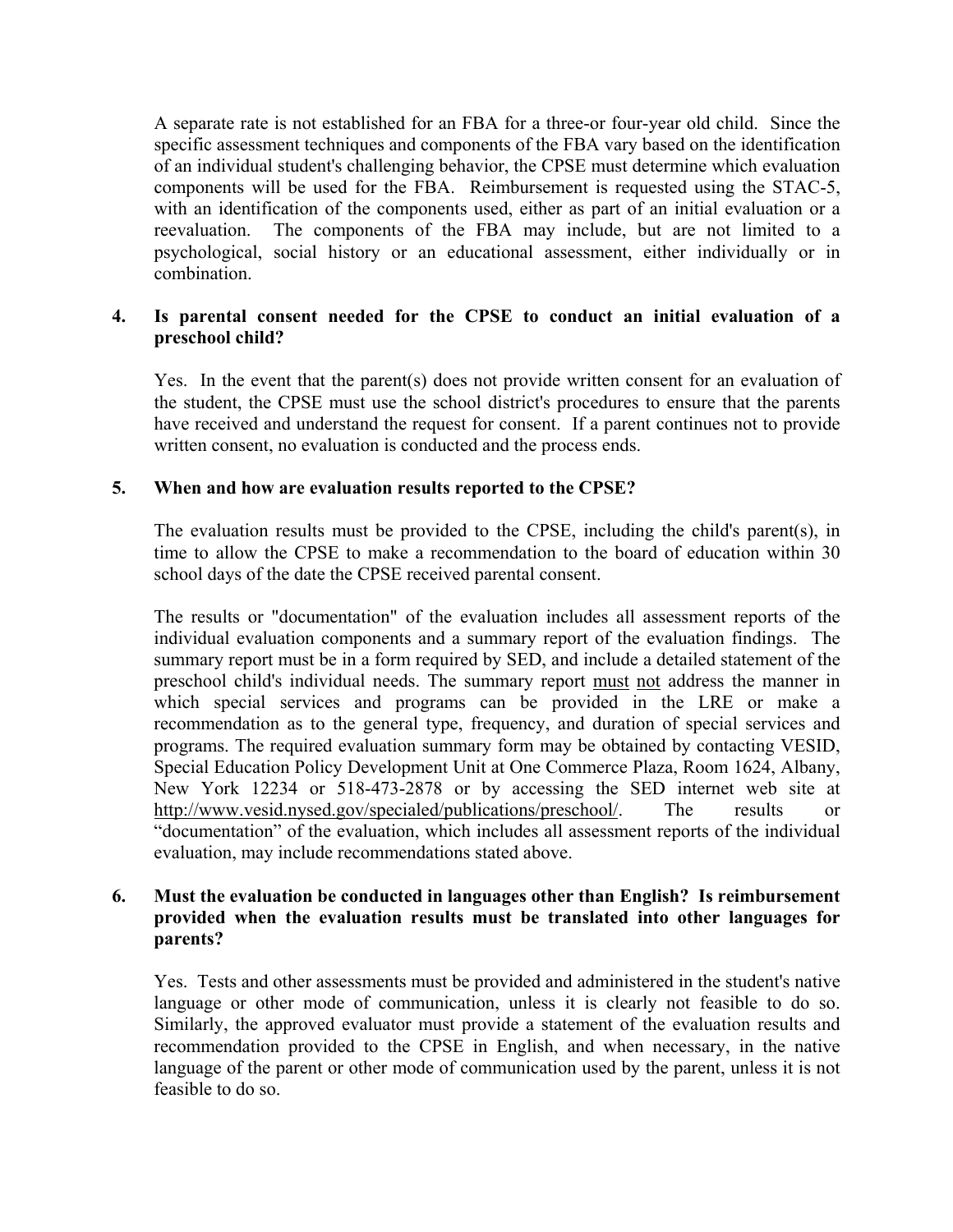Reimbursement for the written translated summary and evaluation is not allowable if the evaluation is billed as a bilingual evaluation. The bilingual evaluation rates include the cost of any translated documents required by section 200.16 of the Regulations of the Commissioner of Education. Evaluators who bill for a bilingual evaluation may not bill translation costs separately or in addition to billing at a bilingual evaluation rate. In cases where the child does not require a bilingual evaluation, but the parent requests translations of the evaluation summary and/or documentation of the evaluation, the evaluator may bill for actual translation costs incurred.

### **7. What is a social history and are updates reimbursable as part of the reevaluation?**

A social history is a mandated component of an initial evaluation only and is reimbursed at the rate set by SED. It is a report gathered and prepared by qualified personnel related to the interpersonal, familial and environmental variables, which influence a student's adaptation to school and learning environments. It includes, but is not limited to data on family composition, family history, developmental history of the student, health of the student, family interaction and the student's adjustment to school and learning environments.

In the course of the annual review or other review to assess a child's progress in meeting IEP goals, a social worker, a psychologist or other qualified professional may make a note to update the social history. This is not a reevaluation and there is no separate reimbursement for a social history update. However, a social history reevaluation may be appropriate when there is a significant change or serious issue in a child's family circumstances. This may be due to divorce, remarriage, death or severe illness of a parent, or a change in the child's health, stamina or attention due to a medical condition, illness or accident. The cost of a social history reevaluation is reimbursed at the SED established rate using the STAC-5 form with an attached statement by the CPSE justifying the need for the reevaluation.

#### **8. When is the psychological component of the evaluation required?**

A psychological evaluation is mandated as part of the initial evaluation of a preschool child suspected of having a disability. Generally, most children should not require a psychological reevaluation on an annual basis. However, the CPSE may authorize such a reevaluation if needed.

#### **9. Section 200.4(b) of the Regulations of the Commissioner includes an observation of the student in the current education placement, yet no rate has been set to reimburse for this mandated evaluation component. Can this be reimbursed?**

No. An observation of the child in the current education placement is an integral part of the existing evaluation and rate structure and is not reimbursed as a separate component.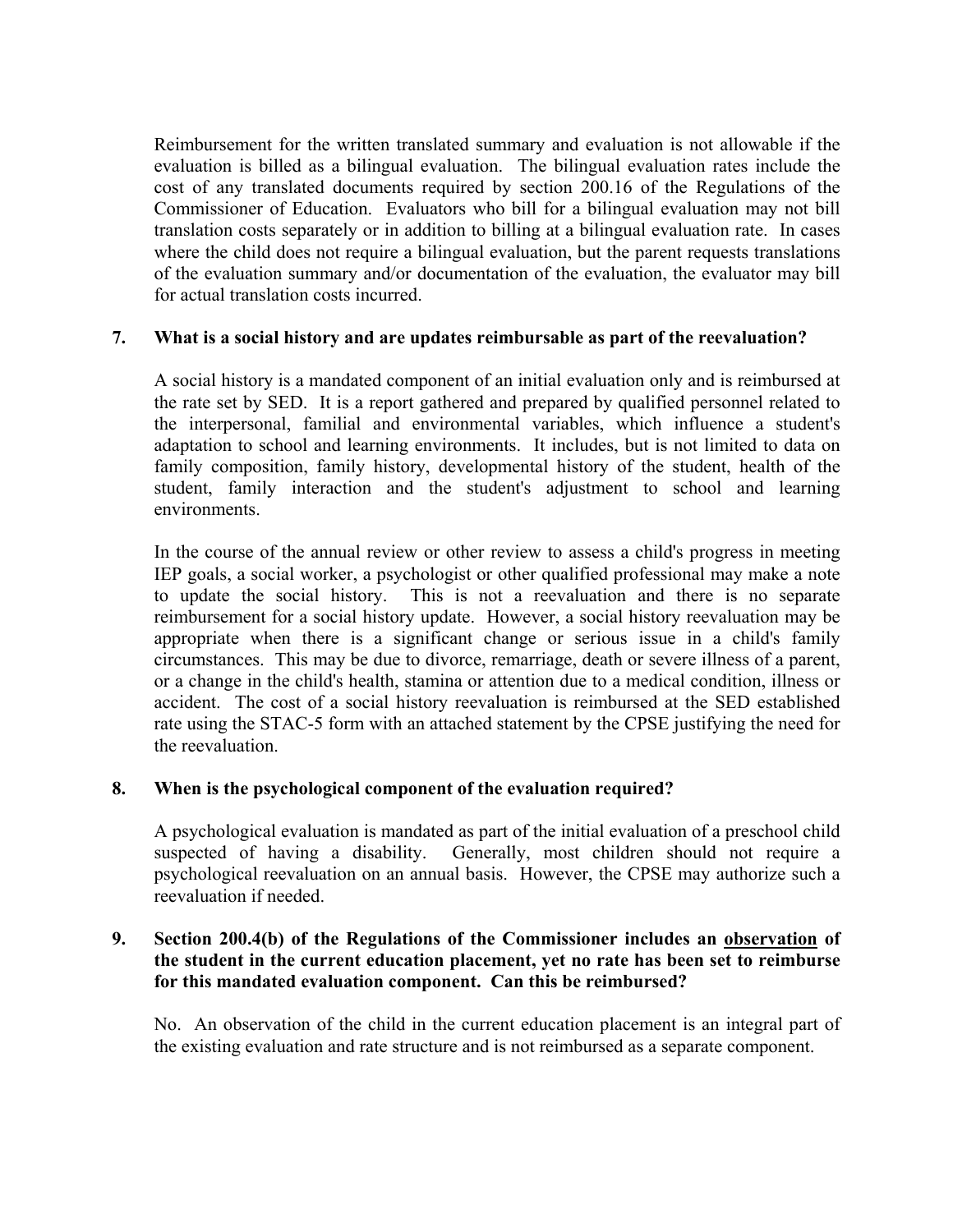#### **10. When is the CPSE required to provide written authorization for an individual evaluation?**

For reimbursement purposes, the CPSE must provide written authorization to the evaluator for all components of an initial evaluation and reevaluation. This is particularly significant when a child experiences a change during the year in health, family structure or a related circumstance and a reevaluation of the psychological or social history components may be needed. Appropriate completion of the STAC-5 includes a certification statement signed by the CPSE chairperson that the child has received a multidisciplinary evaluation in accordance with section 4410 of the Education Law and Part 200 of the Regulations of the Commissioner of Education.

#### **11. During the course of an initial evaluation authorized by the CPSE, all components of the evaluation are unable to be completed at one session. Does the CPSE have to authorize those parts of the initial evaluation that will be completed at a subsequent session? Are these reimbursable?**

The initial evaluation must be authorized by the CPSE and is reimbursable, regardless of the number of sessions that it takes to complete the evaluation. The evaluation must be completed within the timelines that allow the IEP to be developed for eligible preschool children with disabilities within 30 days of the date when the CPSE received parent consent

for the evaluation to be conducted. If subsequent sessions are required to complete the evaluation, no additional authorization is required, nor is additional reimbursement available.

#### **12. Can a provider be reimbursed for an incomplete or partially completed initial evaluation if the parent either leaves without notification to the CPSE or formally withdraws the child from the process?**

Yes. To the extent that the evaluator conducted an incomplete or partial evaluation that was interrupted at the parent's request, the evaluator should submit a summary report including all documentation to the CPSE reflecting the evaluation results and indicating that the evaluation was terminated before any recommendations could be developed. The CPSE would then complete and submit a STAC-5 authorizing reimbursement for those components, which were reported in the summary of the evaluation.

#### **13. Must all CPSE authorizations for evaluation be done through a formalized process? If minutes are taken at the CPSE meeting will these minutes serve as an authorization for reimbursement to the providers for evaluations/reevaluations?**

All evaluations must be authorized in writing by the CPSE. The method of transmitting the CPSE's authorization to the approved evaluator is at the discretion of the school district. The method(s) should be included in written district policy and transmitted to providers and municipalities so they understand the policy. The evaluator's receipt of a copy of the signed parent consent indicates the specific evaluation components authorized by the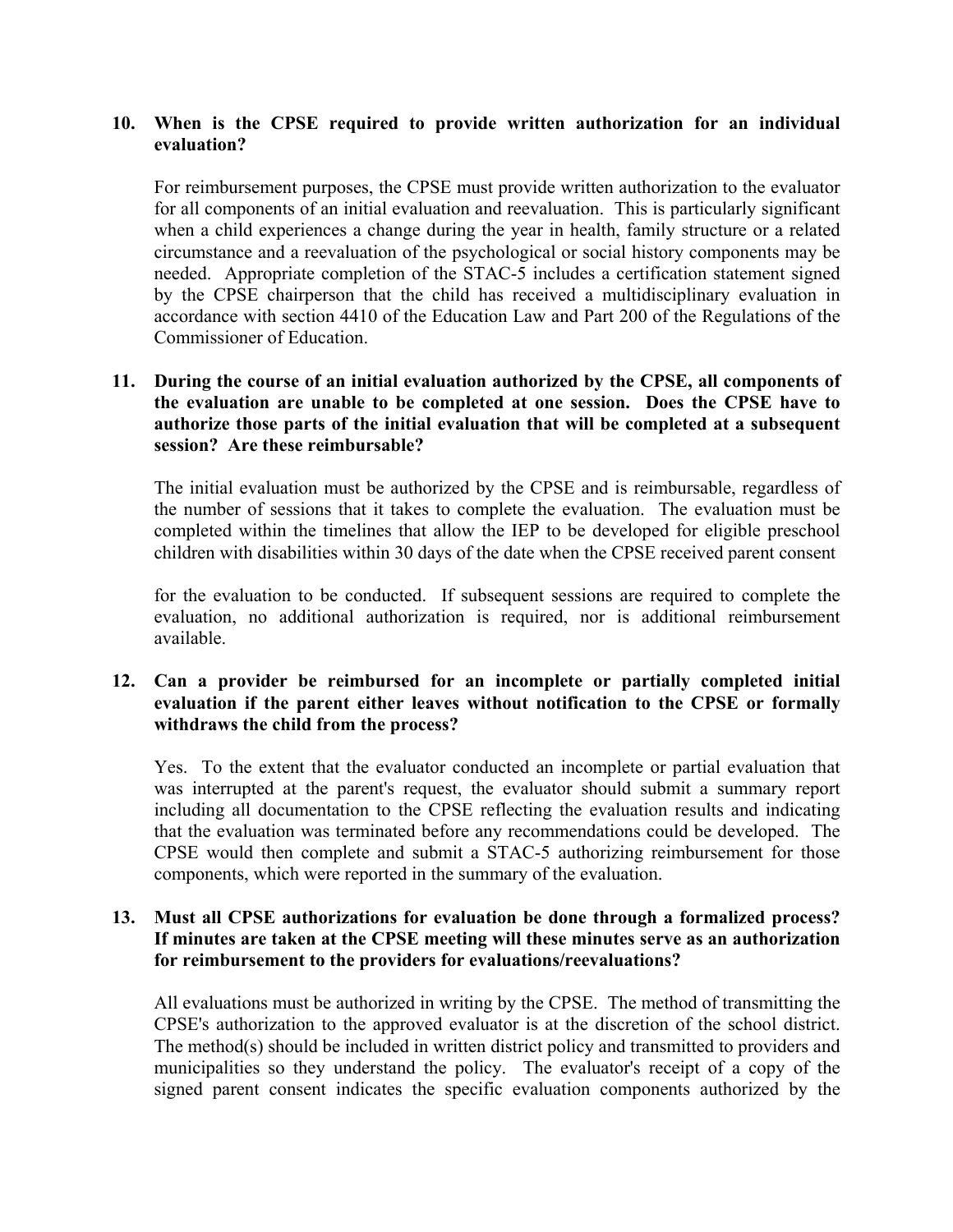CPSE. Item 12 of the STAC-5 form is the certification by the CPSE Chairperson that the evaluation has been authorized by the CPSE and consistent with State requirements. Minutes from the CPSE meeting are not typically considered as an authorization for reimbursement of evaluations/reevaluations unless the school district has established and transmitted that policy to providers and municipalities.

#### **14. May a related service provider conduct and be reimbursed for a reevaluation for a student who is receiving related services only?**

Only approved evaluators may conduct reevaluations with the authorization of the CPSE. A related service provider may not conduct reevaluations within their capacity as a designated related service provider. However, if the related service provider is employed by or under contract with an agency which has an evaluation program approved by SED, the related service provider may conduct a requested reevaluation within the capacity of the approved evaluation program. Approved evaluators may contract with other qualified professionals to ensure timely completion of the evaluation. In the course of working with a child, the related service provider may use informal or formal assessment measures to document the child's progress. This is not considered to be a reevaluation. Such assessment(s) may be conducted within the scheduled related service session for which reimbursement is already provided.

### **15. Can more than one agency be responsible for conducting an initial evaluation?**

In general, one agency is responsible for conducting an initial evaluation. However, an approved evaluator who is unable to conduct a specific component is permitted to enter into a formal agreement with other qualified professionals to ensure completion of evaluations within mandated timelines.

### **16. Is parental consent required for reevaluation?**

Yes. If new tests or assessments are going to be conducted as part of the reevaluation parental consent is required prior to the reevaluation. Parents must be provided with a description of the proposed reevaluation and the uses to be made of the information obtained through the reevaluation.

#### **17. Can authorization to conduct another evaluation component as part of an initial evaluation or in a reevaluation of a child be given by the CPSE chairperson without a full CPSE meeting?**

Yes. A CPSE chairperson may authorize, in writing, another evaluation component for a preschool child with a disability, in consultation with a group that includes the CPSE and other qualified professionals including the evaluator to ensure such evaluation is appropriate and necessary. The group may conduct its review without the need to convene a meeting of the CPSE. The CPSE chairperson, acting on behalf of the Committee, may authorize the additional evaluation component for the child based on the following conditions: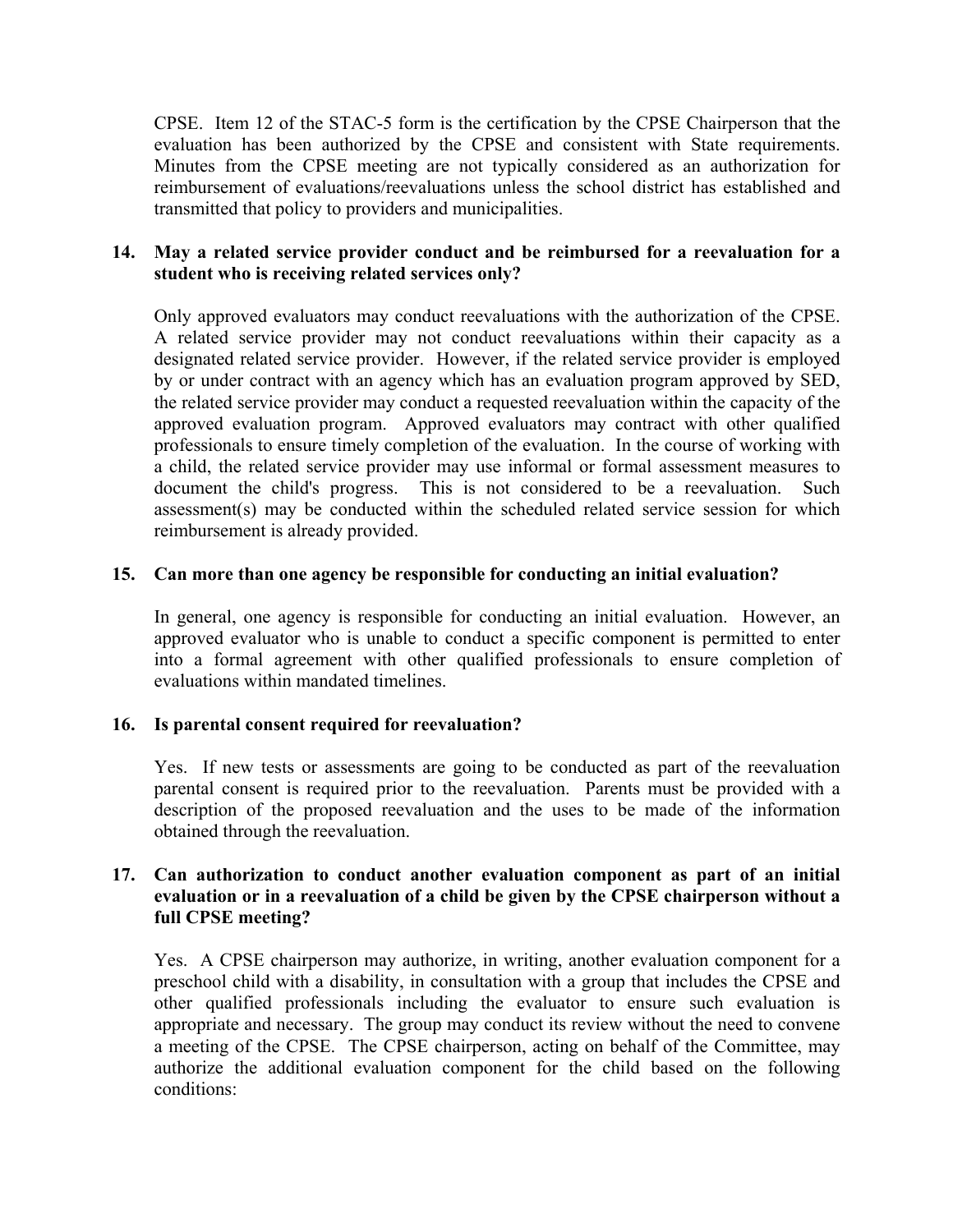- The approved program provides to the CPSE chairperson a written description of the proposed evaluation and the uses to be made of the information.
- The evaluation must be sufficient to determine the child's individual needs according to the areas related to the evaluation.
- The evaluation is necessary to modify the programs and/or services described in the approved IEP.
- Chairperson of the CPSE must notify the parent in writing that evaluation information is being sought regarding the preschool child in accordance with section 200.5 of the Regulations of the Commissioner and parental consent for the additional evaluation must be obtained.

However, if any CPSE member does not agree that a specific evaluation component is necessary, it is recommended that the chairperson convene a meeting of the CPSE to determine the need for such an evaluation.

#### **18. For students who are eligible to enter kindergarten in September, is there a cut-off date for obtaining an initial evaluation through the CPSE process?**

There is no cut-off date specified in law or regulation when the CPSE process should no longer be used to conduct an initial evaluation for a child eligible for school age services in September. In most cases no evaluations should be conducted through the CPSE process after July  $1<sup>st</sup>$  since, as a practical matter the child's eligibility and IEP will have to be developed by the Committee on Special Education (CSE). Those children who will be school age in September and who are referred for evaluation following kindergarten screenings should be referred to the CSE.

In those rare cases when a preschool child may need services for the first time in July/August preceding entry as a school age student, a recommendation would be made by the CPSE and reimbursement would be provided by the municipality. Section 200.1(mm) of the Regulations of the Commissioner specifies that "a student shall be deemed to be a preschool child with a disability through the month of August of the school year in which the child becomes eligible to attend school pursuant to section 3202 of the Education Law."

#### **19. When a child transitions from the Early Intervention Program, moves to New York from out of state or from one county to another or when a child has an evaluation from other sources, is there a reimbursement mechanism for review of existing evaluations?**

No. Section 4410 of Education Law provides reimbursement to the approved evaluators for conducting evaluations. There is no additional reimbursement for review of existing completed evaluations.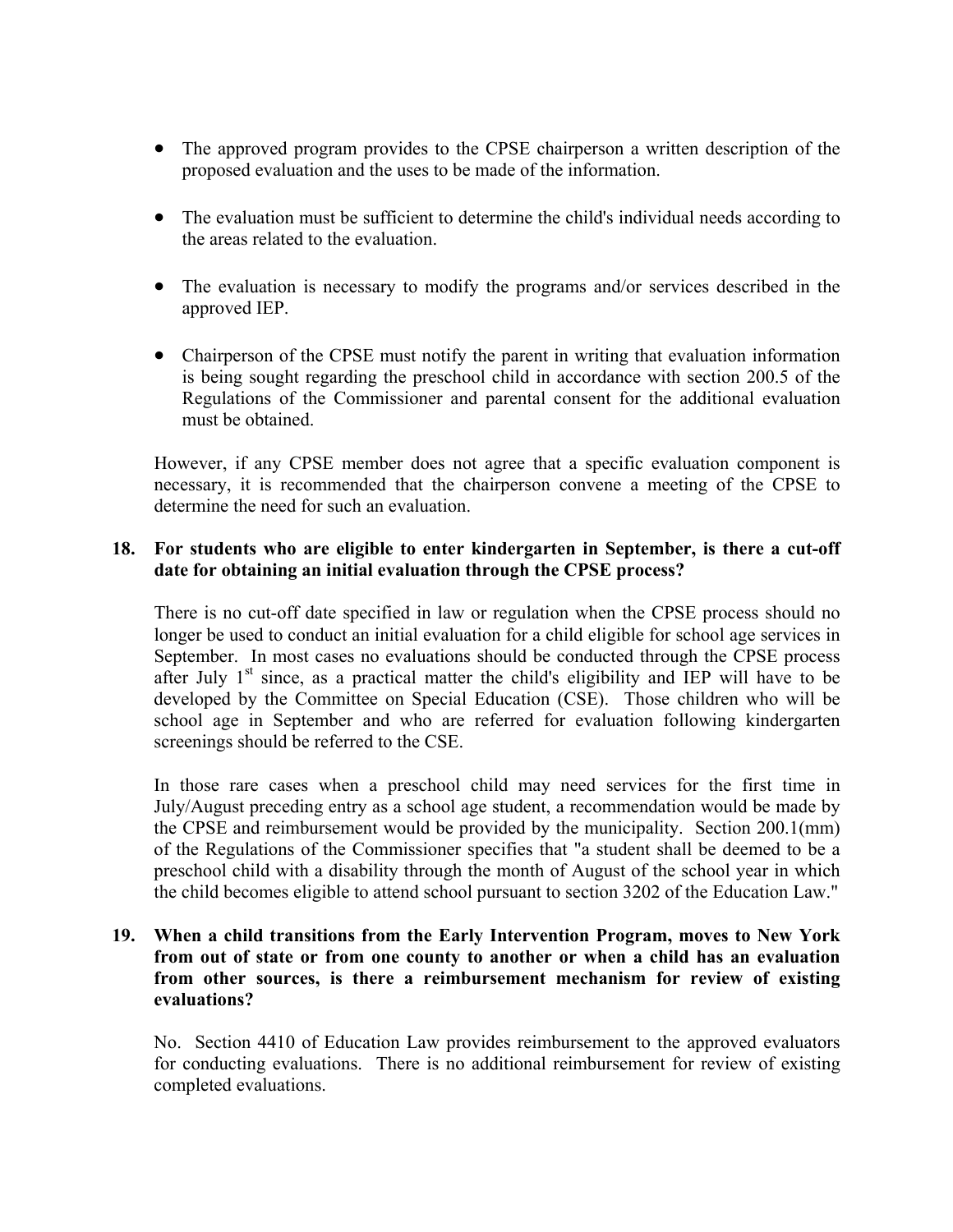#### **20. How can the fees for appropriate translation be included in the evaluation reimbursement?**

If one or more components of the evaluation required the participation of an individual in addition to the evaluator for the purpose of translation, check the appropriate box on the STAC-5.

If the native language or mode of communication of the parent(s) is other than English a translation of the summary report of the evaluation must be prepared. Report the cost of such translation on the STAC-5.

If the parent requests the whole evaluation be translated into his/her native language or other mode of communication, indicate the cost of translation on the STAC-5.

#### **21. Does SED establish rates for bilingual evaluations?**

Yes. Use item 10 on the STAC-5 form to request reimbursement for bilingual evaluation components.

#### **22. If an evaluator uses a nurse to collect a child's medical records and review them, is this a billable supplemental evaluation?**

No.

#### **23. How and when is an STAC-5 completed for preschool evaluations?**

Following the review of the results of the initial evaluation at the CPSE meeting, the chairperson must complete and sign the STAC-5. This could be done at the CPSE meeting. The STAC-5 should identify those components of the multidisciplinary evaluation for which the provider may bill the appropriate municipality. The CPSE chairperson must sign and retain a copy of the STAC-5 and forward the other three copies to the appropriate municipality. The municipality must sign the STAC-5, retain its copy and forward the other copies to the evaluator and SED. The original of the STAC-5 is provided to the STAC and Special Aids Unit at the New York State Education Department for processing.

#### **24. How are providers informed that a STAC-5 has been completed and submitted by the CPSE?**

The service provider receives both a copy of the STAC-5 Evaluation Form and an informational copy of the STAC-5A "Approval for Reimbursement of Evaluation Costs." Municipalities must pay based upon receipt of the completed STAC-5 from the CPSE. Municipalities may not delay payment until receipt of the STAC-5A, "Notification of Commissioner's Approval for Reimbursement of Preschool Evaluations." (Formerly known as "Approved Evaluation Components.")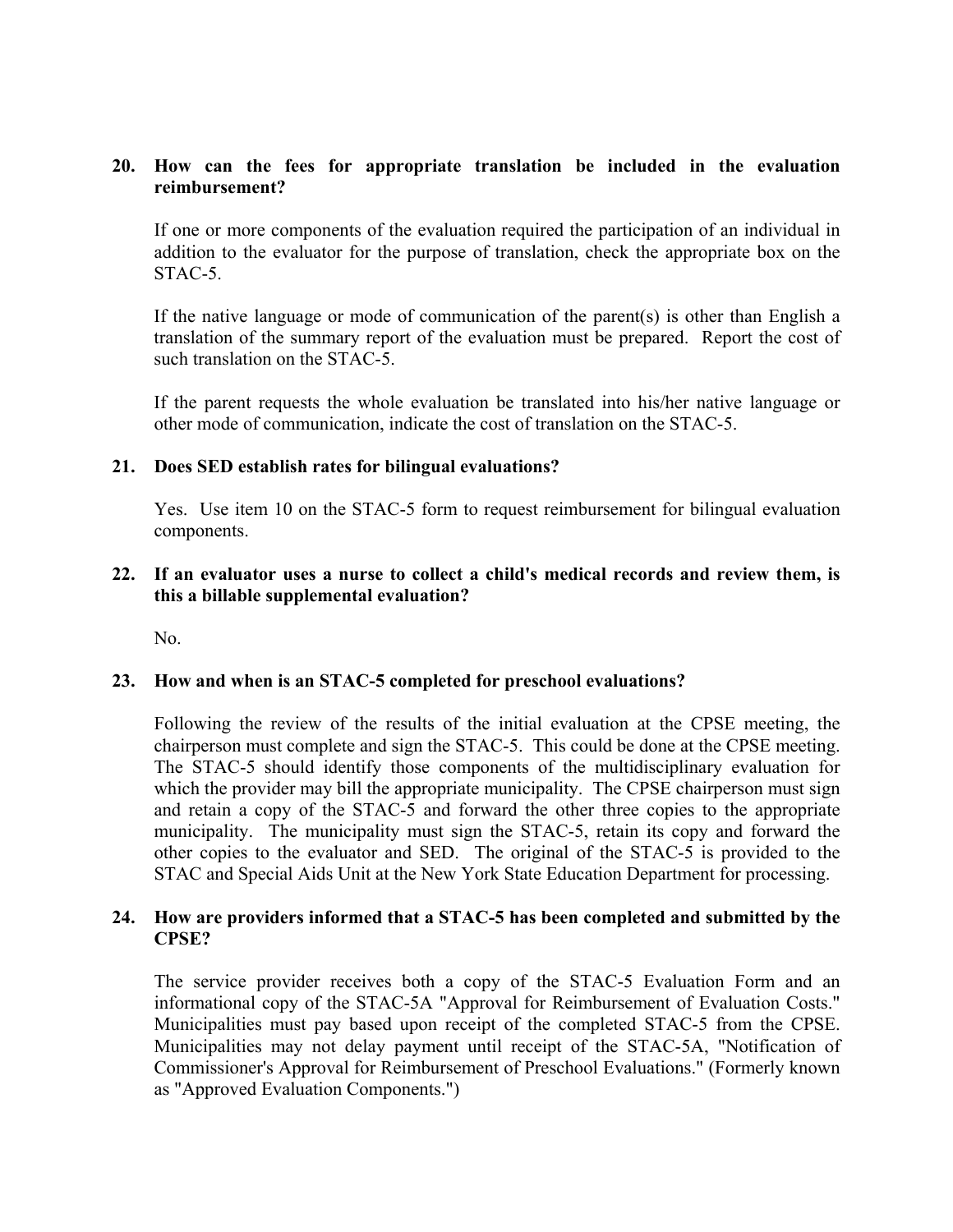#### **25. What happens if a STAC-5 is filed for a child after the initial CPSE meeting and later, during the year, a new evaluation is approved? Is the STAC-5A amended, or is a second STAC-5 filed?**

It is important to distinguish between a reevaluation and other assessments such as those conducted as part of the annual review. For a reevaluation authorized by the CPSE a new STAC-5 should be submitted to indicate "reevaluation." As previously noted, assessments conducted as part of an annual review are not subject to reimbursement through these procedures. The STAC-5A should only be used to amend the STAC-5 if there is an inconsistency between the STAC-5 and the STAC-5A.

#### **26. If a child moves to another school district, which district completes the STAC-5?**

The district with CPSE responsibility at the time the child was evaluated is responsible to complete and submit the STAC-5 to the SED.

#### **27. How will SED determine the fiscal year of the evaluation when STAC-5 forms are submitted?**

The STAC-5 reflects the date the child was evaluated. This date is used to determine the rate in effect for each evaluation component.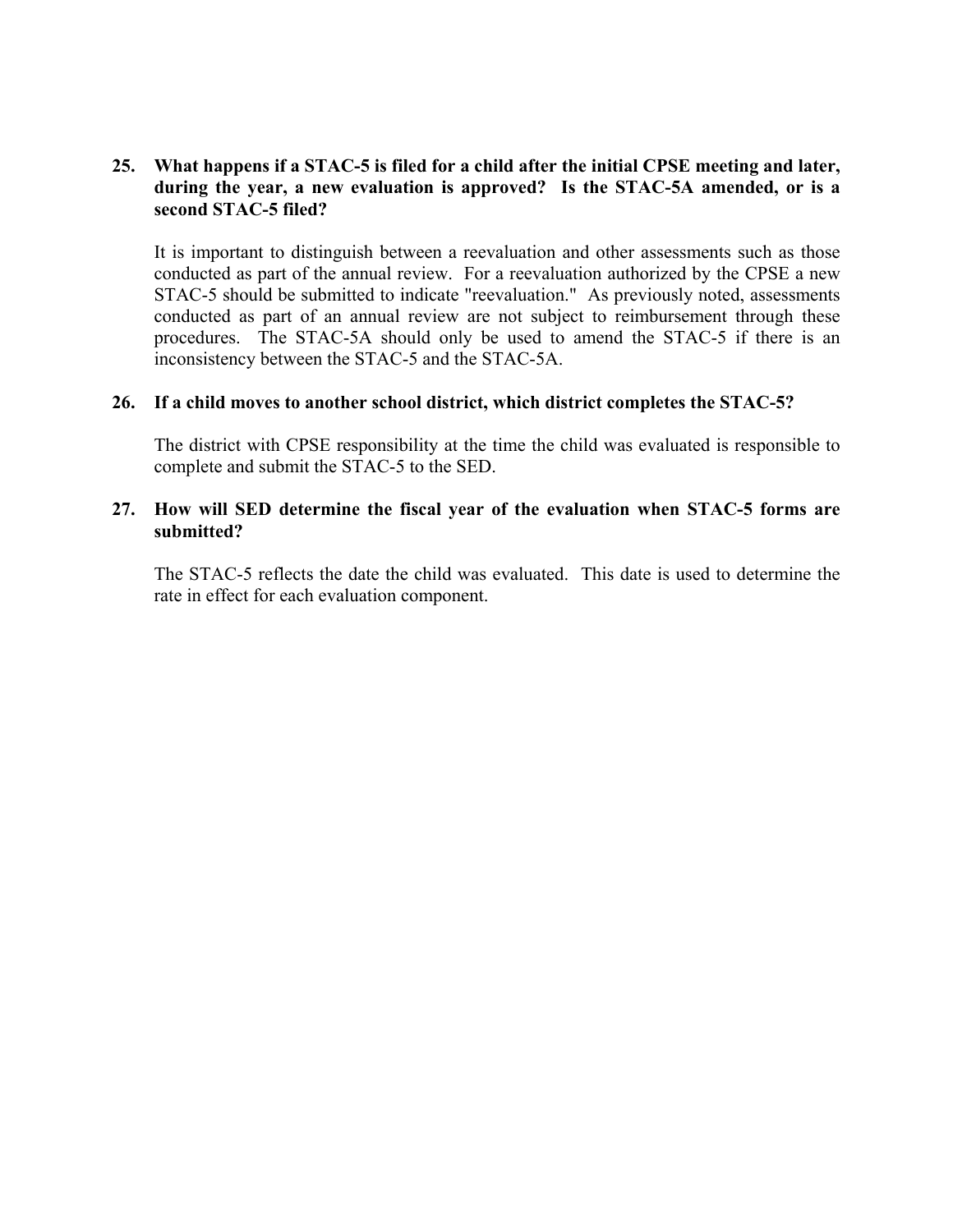| <b>STAC ID</b>                                                                                                                                                                                                                                                                                                                                                                                                                      | Request for Commissioner's Approval of Reimbursement for the Cost of Evaluations | The University of the State of New York<br>THE STATE EDUCATION DEPARTMENT<br>STAC & Special Aids Unit |                                                                                                                                                                                                                                                                   |                                                                                                                     |                                                                                                                                                                               | STAC-5<br>07/02                                                               |
|-------------------------------------------------------------------------------------------------------------------------------------------------------------------------------------------------------------------------------------------------------------------------------------------------------------------------------------------------------------------------------------------------------------------------------------|----------------------------------------------------------------------------------|-------------------------------------------------------------------------------------------------------|-------------------------------------------------------------------------------------------------------------------------------------------------------------------------------------------------------------------------------------------------------------------|---------------------------------------------------------------------------------------------------------------------|-------------------------------------------------------------------------------------------------------------------------------------------------------------------------------|-------------------------------------------------------------------------------|
| <b>Please Print Clearly</b><br>1. NAME OF CHILD<br>(Last)                                                                                                                                                                                                                                                                                                                                                                           | (First)                                                                          | (ML)                                                                                                  | indicate month and year). For bilingual evaluations indicate on line provided.                                                                                                                                                                                    |                                                                                                                     |                                                                                                                                                                               | 10. List the date each evaluation component was completed (use four digits to |
| 2. DATE OF BIRTH<br>3. GENDER<br>Male<br>Month Day Year<br>$\Box$ Female<br>6. Racial/Ethnic Category of Child (Definitions on the reverse side of this form)<br>Asian or<br>Amer. Indian or<br>Alaskan Native<br>Pacific Islander<br>7. The child named above is:<br>PD - Preschool Student With a Disability<br>School District with CPSE Responsibility<br>8a.<br>County of Child's Current Location (where child resides)<br>Ъ. | $\Box$ Dlack<br><b>U</b> Hispanic                                                | 4. SOCIAL SECURITY NUMBER<br>5. SIS CHILD ID NUMBER<br><b>White</b><br>ND - Non-Disabled              | <b>EVALUATION COMPONENT</b><br>Physical/Medical<br>Social<br>Psychological<br>Audiological<br><b>Education</b><br>Neurological<br>Neuropsychological<br>Occupational Therapy<br>Optometric (visual)<br>Orthopedic<br>Otolaryngology<br>Physical Therapy           | PHY<br><b>SOC</b><br><b>PSY</b><br><b>AUD</b><br>EDU<br><b>NEU</b><br>NPY<br>OCT<br>OPT<br>ORT<br><b>OTO</b><br>PHT | Month / Year<br>$\mathbf{1}$<br>$\sim$ $\sim$ $\sim$<br>$\frac{1}{2}$<br>$\mathcal{L} = \mathcal{L}$<br>$\sim$ $\sim$<br>$\mathcal{F}$<br>$-1$<br>$\mathcal{L} = \mathcal{L}$ | Check if Bilingual<br><b>CARD AND</b>                                         |
| County at time of Placement in Foster Care<br>e.                                                                                                                                                                                                                                                                                                                                                                                    |                                                                                  |                                                                                                       | Psychiatric<br>Speech / Language                                                                                                                                                                                                                                  | PYC<br><b>SPT</b>                                                                                                   |                                                                                                                                                                               |                                                                               |
| 9. Approved Evaluator                                                                                                                                                                                                                                                                                                                                                                                                               |                                                                                  |                                                                                                       | 11. Cost of translation/transmittal of evaluation documentation or summary<br>report for monolingual evaluations only. \$                                                                                                                                         |                                                                                                                     |                                                                                                                                                                               |                                                                               |
| 12. CERTIFICATION OF EVALUATION: I certify that the preschool child herein named received a multidisciplinary evaluation as indicated above and in accordance with Section 4410 of the<br>Education Law and the Regulations of the Commissioner of Education.<br>Signature CPSE Chairperson                                                                                                                                         |                                                                                  |                                                                                                       | CPSE Review Date (if different)<br>Date and the contract of the contract of the contract of the contract of the contract of the contract of the contract of the contract of the contract of the contract of the contract of the contract of the contract of the c |                                                                                                                     |                                                                                                                                                                               |                                                                               |
| 13. MUNICIPALITY SIGNATURE SECTION:                                                                                                                                                                                                                                                                                                                                                                                                 |                                                                                  |                                                                                                       |                                                                                                                                                                                                                                                                   |                                                                                                                     |                                                                                                                                                                               |                                                                               |
| The manicipality of<br>the above named child pursuant to Section 4410 of the Education Law.                                                                                                                                                                                                                                                                                                                                         | has received on                                                                  |                                                                                                       | the STAC-5 Request for Commissioner's Approval of Reimbursement for the Cost of Evaluations for                                                                                                                                                                   |                                                                                                                     |                                                                                                                                                                               |                                                                               |
| Signature of Authorized Representative of the Municipality                                                                                                                                                                                                                                                                                                                                                                          |                                                                                  |                                                                                                       | Date                                                                                                                                                                                                                                                              |                                                                                                                     |                                                                                                                                                                               |                                                                               |
| PLEASE PRINT THE NAME AND ADDRESS OF THE PERSON COMPLETING THIS FORM IN THE SPACE PROVIDED ON THE BACK OF THE ORIGINAL                                                                                                                                                                                                                                                                                                              |                                                                                  |                                                                                                       |                                                                                                                                                                                                                                                                   |                                                                                                                     |                                                                                                                                                                               |                                                                               |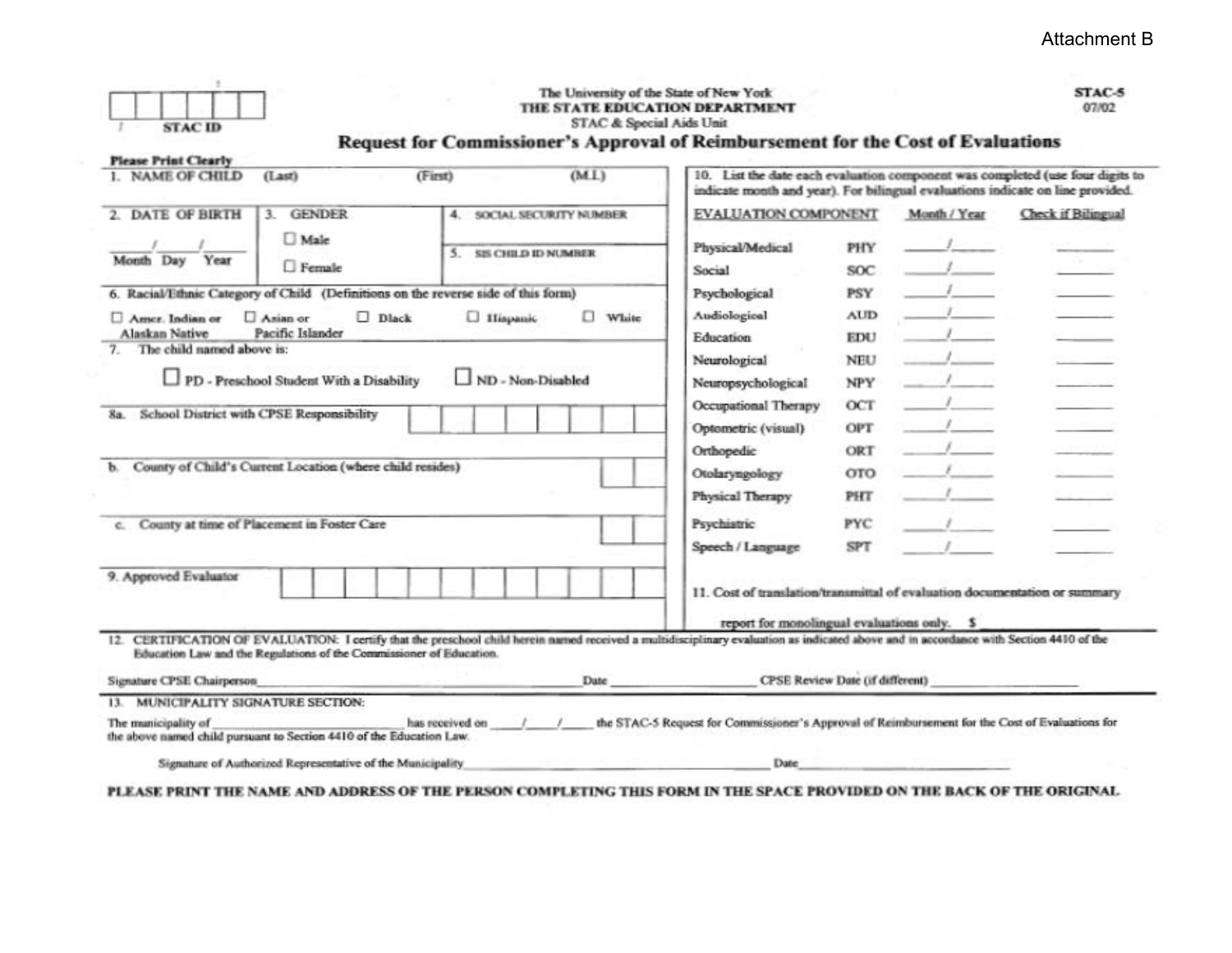#### Definitions of Racial/Ethnic Categories for Item 6 on reverse side of this form:

- 1. American Indian or Alaskan Native A person having 3. origins in any of the original peoples of North America. and who maintains cultural identification through tribal affiliation or community recognition.
- 2. Asian or Pacific Islander A person having origins in any of the original peoples of the Far East, Southeast Asia, the Indian Subcontinent, or Pacific Islands. This area includes, for example, China, India, Japan, Korea, the Philippine Islands and Samoa.
- $Black A$  person having origins in any of the black racial groups of Africa.
- 4. Hispanic A person of Mexican, Puerto Rican, Cuban, Central or South American, or other Spanish Cultural or origin, regardless of race.

i.

5. White - A person having origins in any of the original peoples or Europe, North Africa, or the Middle East.

#### INSTRUCTIONS TO THE PUBLIC SCHOOL DISTRICT WITH CPSE RESPONSIBILITY. 1. Complete items 1 through 8. 2. List the State Education Department Approved Evaluator in Item 9. 3. Provide evaluation dates for the components of the multidisciplinary evaluation in item 10. If any evaluation component was conducted in a language other than English, indicate on the line provided to the right. 4. Item 11 should be completed to identify the costs of translating the summary report, for monolingual evaluations. 5. The CPSE Chairperson must sign and date the STAC-5 in item 12. 6. Keep the "CPSE Copy" and forward copies to the county listed in Item 8b. INSTRUCTIONS TO THE COUNTY OF CHILD'S CURRENT LOCATION. 1. Complete Item 13. 2. Keep one copy, forward a copy to the approved evaluator and the original to: NYS Education Department STAC and Special Aids Unit 514 West Hall, Education Bldg. Albany, New York 12234 \* Electronic filers - Do not send a paper copy to SED.

|        | PERSON COMPLETING THIS FORM |  |  |  |
|--------|-----------------------------|--|--|--|
| NAME:  | TITLE:                      |  |  |  |
| PHONE: |                             |  |  |  |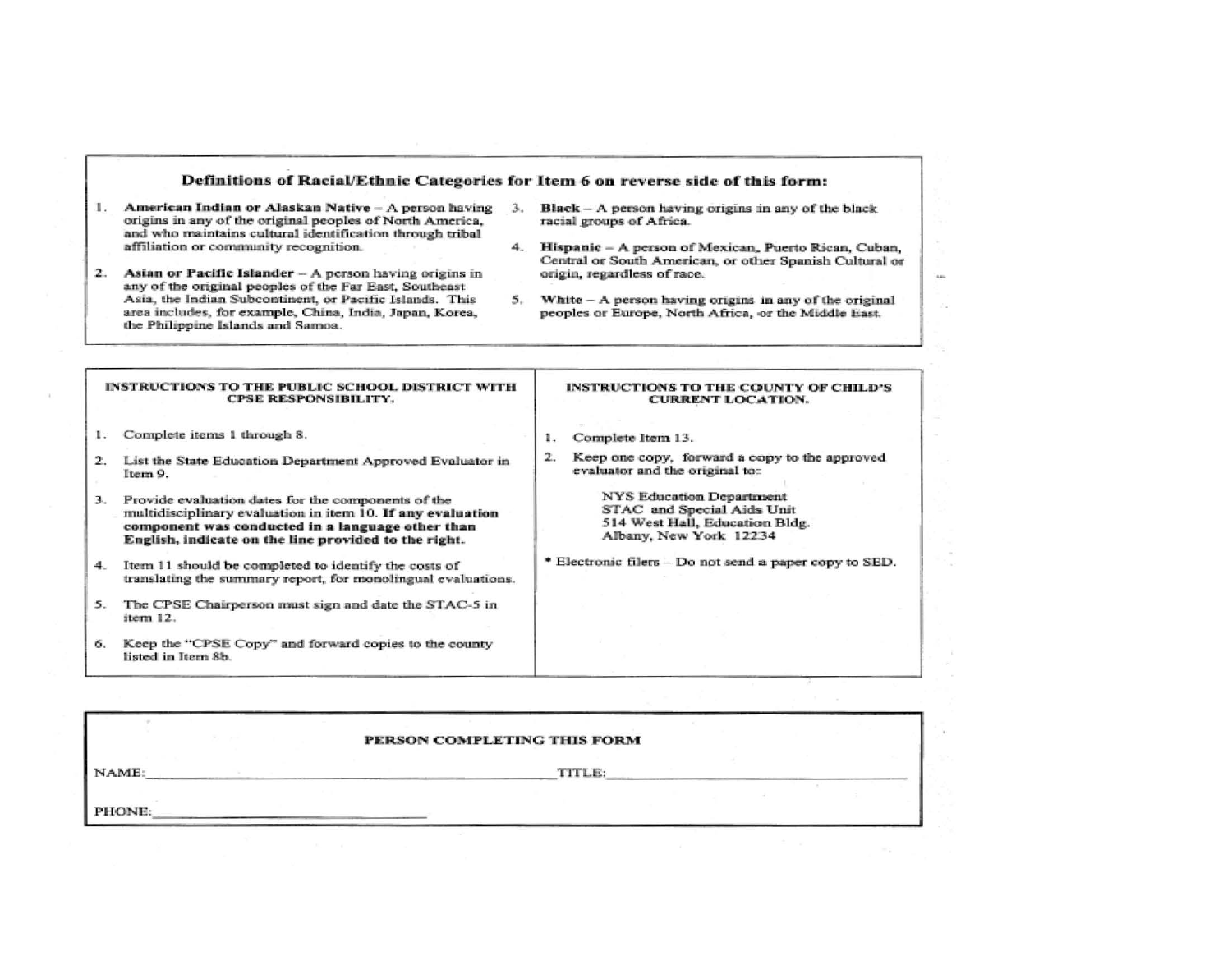

**THE STATE EDUCATION DEPARTMENT** / THE UNIVERSITY OF THE STATE OF NEW YORK / ALBANY, NY 12234

 OFFICE OF VOCATIONAL AND EDUCATIONAL SERVICES FOR INDIVIDUALS WITH DISABILITIES MANAGER, SPECIAL EDUCATION POLICY ONE COMMERCE PLAZA, ROOM 1624, ALBANY, NY 12234

Preschool 00-01

January 2000

- **TO:** District Superintendents Presidents of Boards of Education New York City Board of Education Superintendents of Schools Organizations, Parents and Individuals Concerned with Special Education Executive Directors of Approved Private Schools Directors of Approved Preschool Programs Directors of Approved Evaluation Sites Commissioner's Advisory Panel for Special Education Services Directors of Special Education Chairpersons of Committees on Preschool Special Education Head Start Directors SETRC and ALTA Project Directors and Training Specialists ECDC Project Directors and Coordinators Chief Elected Officials of the Counties Independent Living Centers
- **From:** Rita D. Levay
- **SUBJECT:** Updated Preschool Student Evaluation Summary Report Form and Clarification on New Provisions Required Pursuant to the Reauthorization of the Individuals with Disabilities Education Act (IDEA)

The purpose of this memorandum is to provide updated information on Section 4410 of the Education Law, as amended by Chapter 474 of the Laws of 1996 regarding documentation requirements of the evaluation of a preschool child suspected of having a disability. This updated information is consistent with the recent reauthorization of the Federal Individuals with Disabilities Education Act (IDEA).

Section 4410(4) of the Education Law requires that the documentation of the evaluation include all assessment reports and a summary report of the findings of the evaluation on a form prescribed by the Commissioner and a detailed statement of the preschool child's individual needs. The evaluator shall not include on the summary evaluation report recommendations about the type, frequency and duration of special

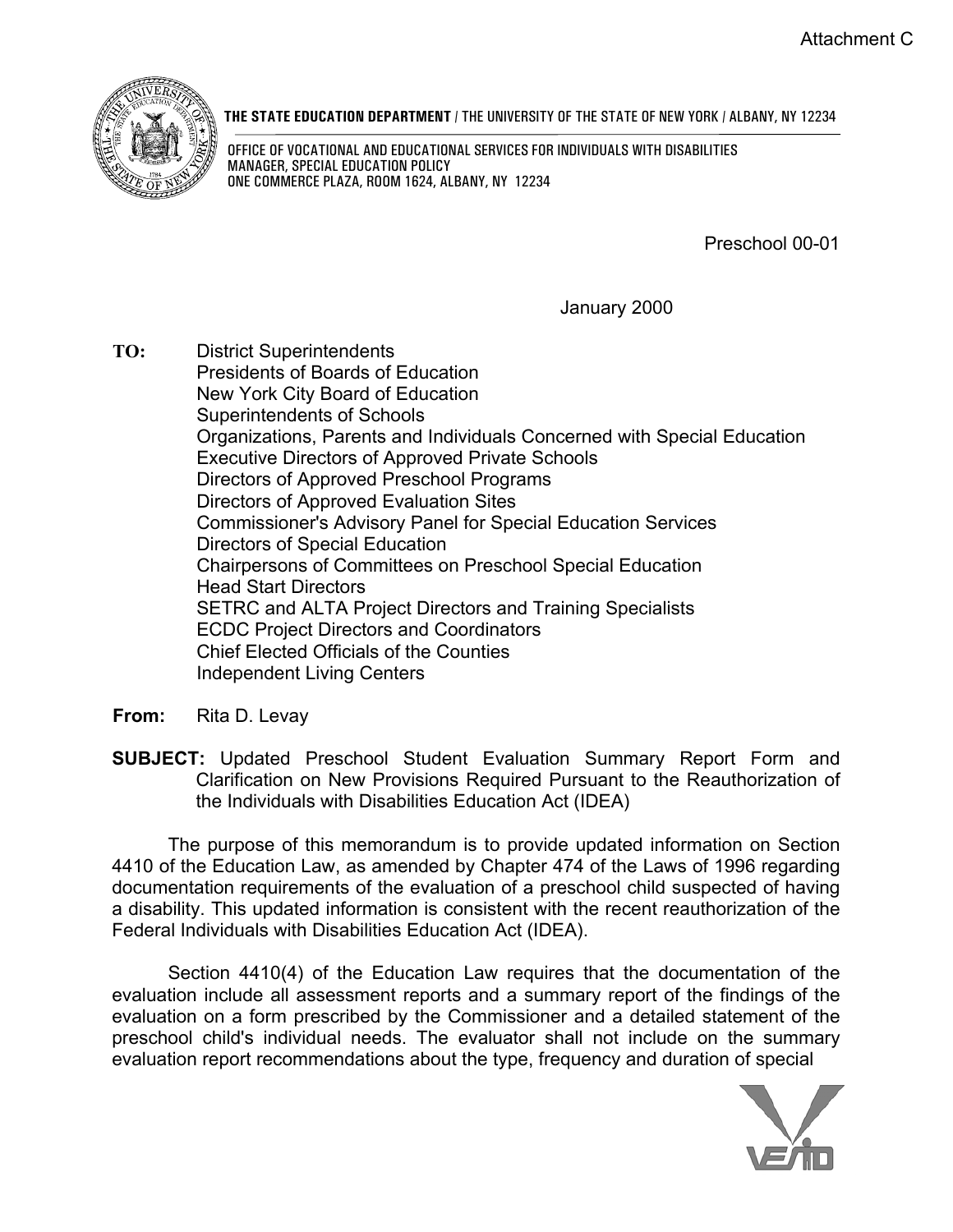education services or programs or address the manner in which the special services or programs can be provided in the least restrictive environment. In addition, the evaluation finding must not refer to any specific provider of special services or programs. The law clarifies that the CPSE is responsible for making these recommendations when developing, reviewing and/or revising the individualized education program (IEP) for a preschool child with a disability.

Congress intended to strengthen the role of parents and ensure that families have meaningful opportunities to participate in the education of their children at school and at home. In accordance with IDEA, the parent of the child suspected to be a preschool child with a disability is now a member of the interdisciplinary individualized education program (IEP) team. In New York State, this team is the Committee on Preschool Special Education (CPSE). In their role as CPSE members, parents have all the rights and responsibilities of other CPSE members. The parent(s) of the child who is referred to the CPSE must receive all information and written materials, which are provided to the members of the CPSE prior to and throughout the CPSE process of reviewing the child.

The individual evaluation must be conducted in accordance with Section 200.4(b) of the Regulations of the Commissioner of Education. The approved evaluators should review other assessments or evaluations to determine if such information fulfills the requirements of the Regulations. Evaluators should be cognizant of these requirements so that appropriate evaluation information is collected and available to the CPSE.

Documentation of the evaluation should be transmitted as follows:

- The approved evaluator must provide, on a timely basis, a copy of the full evaluation, including the summary report, to each member of the CPSE, including the parent(s) of the referred child and to the person designated by the municipality in which the preschool child resides.
- The statement of the preschool student's individual needs and recommendation, including the summary of the evaluation must be provided by the evaluator in English and, when necessary, in the native language or other mode of communication of the parent unless not feasible to do so.

The attached Preschool Student Evaluation Summary Form (revised October 1996) must be used for all evaluations of preschool students referred to the CPSE. This summary should include a description of the preschool child's individual needs according to the major areas of child development. This evaluation information should serve as a basis for determining the present levels of performance for a preschool child with a disability, including a statement, as appropriate, as to how the disability affects the preschool child's participation in appropriate activities.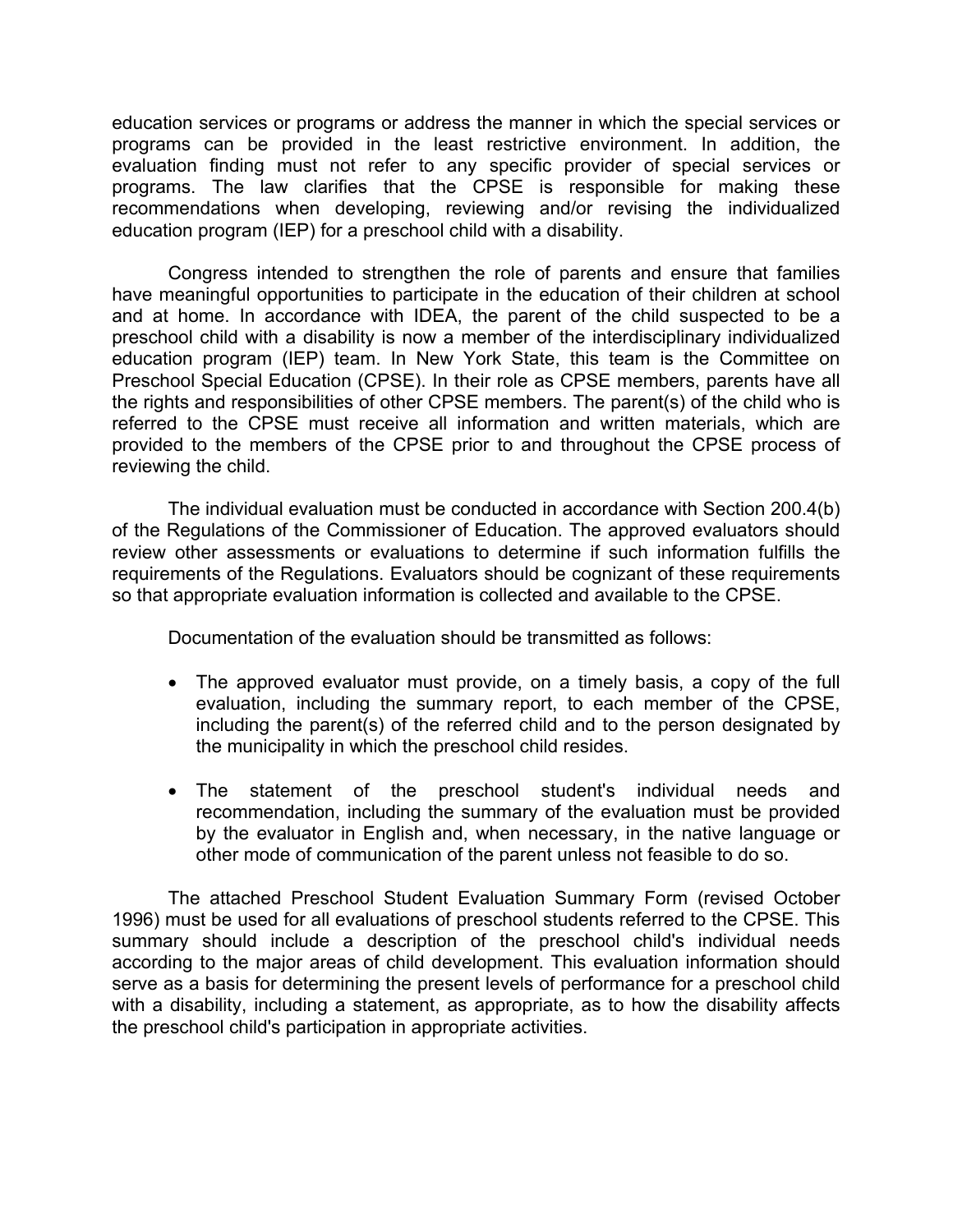The 1997 amendments to IDEA also ensure additional protections for parents, as follows:

- including evaluations and information provided by the parents in CPSE discussions that may assist in determining whether the child is a preschool child with a disability and the content of the IEP;
- providing copies of the evaluation report and documentation of the determination of eligibility to parents;
- allowing parents to bring individuals who have knowledge or special expertise regarding the child to participate at CPSE meetings;
- having parents input for enhancing the education of their child considered by the CPSE; and
- receiving progress reports, at least as often as parents of nondisabled children receive similar reports, of the child's progress toward the annual goals; and the extent to which that progress is sufficient to enable the preschool child with a disability to achieve the goals by the end of the school year.

IDEA also requires that:

- • Committee membership must include an individual who can interpret the instructional implications of evaluation results.
- Committees, including the parents of a preschool child with a disability, must consider the following special factors in developing IEPs:
	- − When a child's behaviors impede learning, the Committee must consider strategies, including positive behavior interventions, strategies and supports to address those behaviors.
	- − If a child has limited English proficiency, the Committee must consider the language needs of the child as such needs relate to the child's IEP.
	- − If a child is blind or visually impaired, the Committee must provide instruction in Braille and in the use of Braille unless the Committee determines, after an evaluation of the child's reading and writing skills, needs, and appropriate reading and writing media (including an evaluation of the child's future needs for instruction in Braille or in the use of Braille), that instruction in Braille or in the use of Braille is not appropriate for the child.
	- − For children who are deaf or hard of hearing, the Committee must consider the language and communication needs of the child and opportunities for direct communication with peers and professional personnel in the child's language and communication mode. The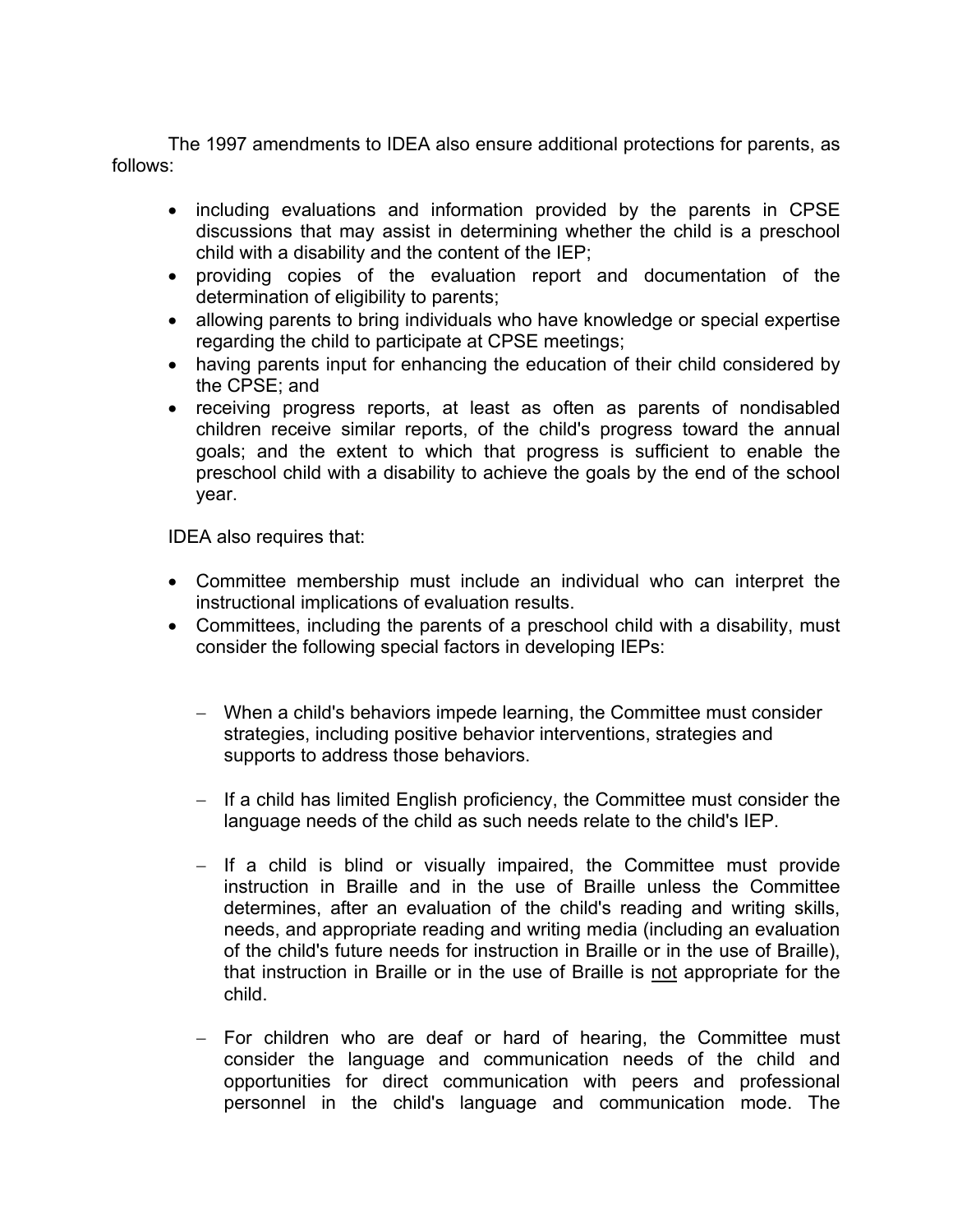Committee must also consider the child's academic level and full range of needs, including the child's social, emotional and cultural needs.

− For all students, the Committee must consider the provision of assistive technology devices and services when developing the child's IEP.

Functional behavioral assessment is the process of determining why a student engages in challenging behavior and how the student's behavior relates to the environment. Functional behavioral assessments should be viewed as an integral part of evaluation and reevaluation procedures. When students demonstrate behaviors that impede learning, these assessments should be integrated, as appropriate, throughout the process of developing, reviewing and revising a student's IEP. When a functional behavioral assessment is conducted of a preschool student who has, or is suspected of having, a disability, the attached summary form should be used to report the results. The components of the functional behavioral assessment may be included in the space provided on the summary evaluation form. Additional pages may be included as needed to report the findings and comments of the functional behavioral assessment.

At a minimum, comments must address the following components:

- Identification of the problem behavior;
- Definition of the behavior in concrete terms:
- • Identification of the contextual factors that contribute to the behavior (including affective and cognitive factors); and
- Formulation of a hypothesis regarding the general conditions under which a behavior usually occurs and probable consequences that serve to maintain it.

Please refer to the July 1998 memorandum (Policy 98-05) "Guidance on Functional Behavioral Assessments for Students with Disabilities" for further information on functional behavioral assessment. The attached [Preschool Student Evaluation](http://www.vesid.nysed.gov/specialed)  [Summary Form](http://www.vesid.nysed.gov/specialed) may be duplicated. A [Spanish version o](http://www.vesid.nysed.gov/specialed)f the form is also attached.

Questions regarding the Preschool Student Evaluation Summary Report Form should be directed to the Preschool Special Education Services Unit of VESID Special Education Policy and Quality Assurance at (518) 473-6108.

**Attachments**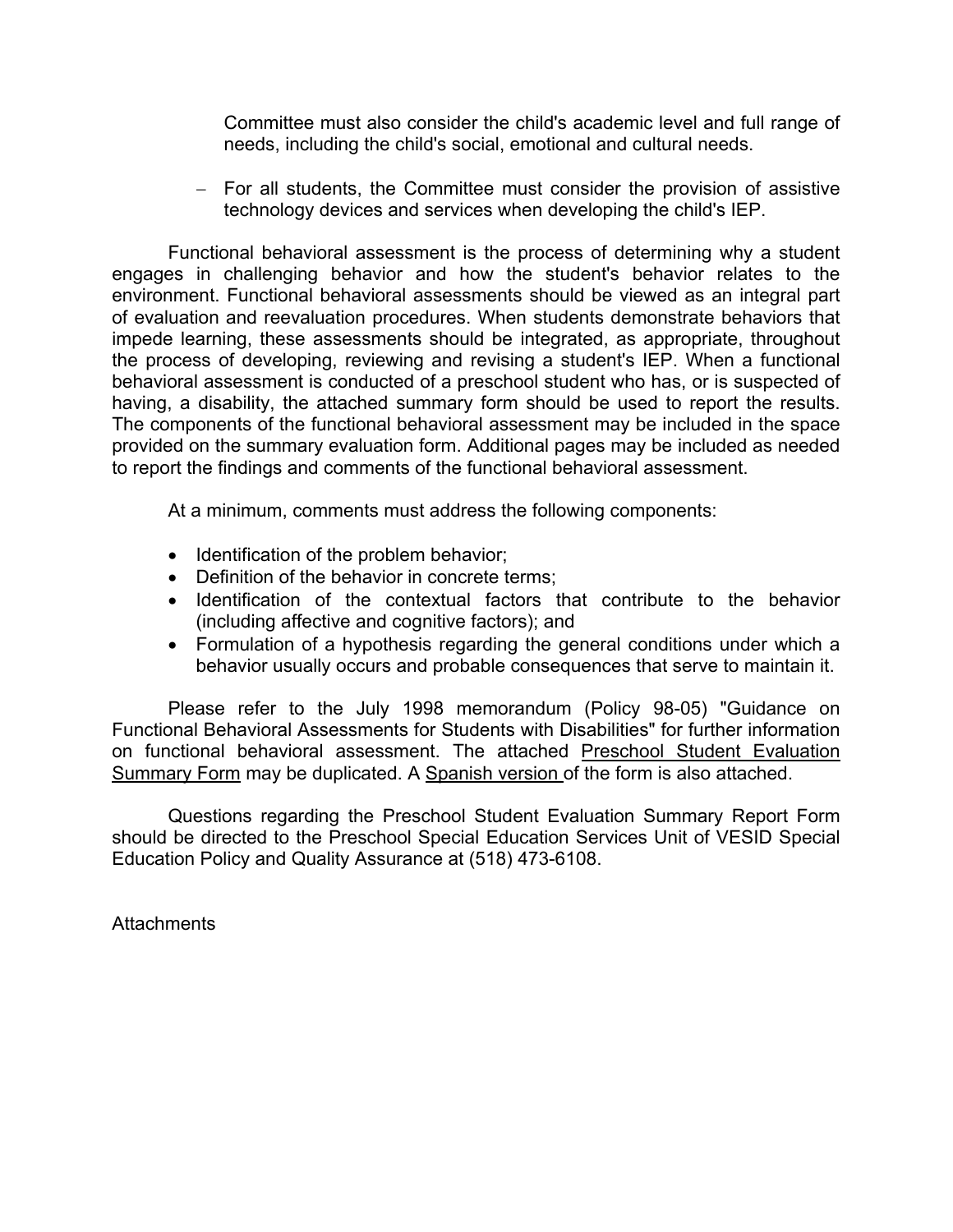# **PRESCHOOL STUDENT EVALUATION SUMMARY REPORT**

| <b>Student's Name:</b>                          | Date of Birth:          | <b>Date of Evaluation:</b> |
|-------------------------------------------------|-------------------------|----------------------------|
| <b>Parent/Guardian:</b><br><b>Relationship:</b> | Agency:                 |                            |
| <b>Address:</b>                                 | <b>Contact Person:</b>  | Telephone:                 |
| <b>County of Residence:</b>                     | <b>School District:</b> |                            |

This reporting form provides a summary of the findings of the evaluation which includes a detailed statement of the child's individual needs. As a result of Chapter 474 of the Laws of 1996, the evaluator may no longer recommend the general type, frequency and duration of special services and programs needed nor address the manner in which the special services and programs can be provided in the least restrictive environment.

Please indicate the individually administered evaluation measures used, including the result of the observation of the child and the findings pertinent to the following domains. Incorporate the strengths of the child and the characteristics relating to the suspected disability. This summary and the documentation of the evaluation results are to be transmitted to all the members of the Committee on Preschool Education (CPSE) and to the Municipality Representative. Before meeting with the parent, the CPSE must transmit a copy of this evaluation summary report to the parent. The summary report must be transmitted in English, and when necessary, in the dominant language or other mode of communication of the parent.

| $\mathbf{1}$ . | Cognitive            |
|----------------|----------------------|
|                |                      |
|                |                      |
|                |                      |
|                | 2. Social/Emotional  |
|                |                      |
|                |                      |
|                | 3. Motor Development |
|                |                      |
|                |                      |
|                |                      |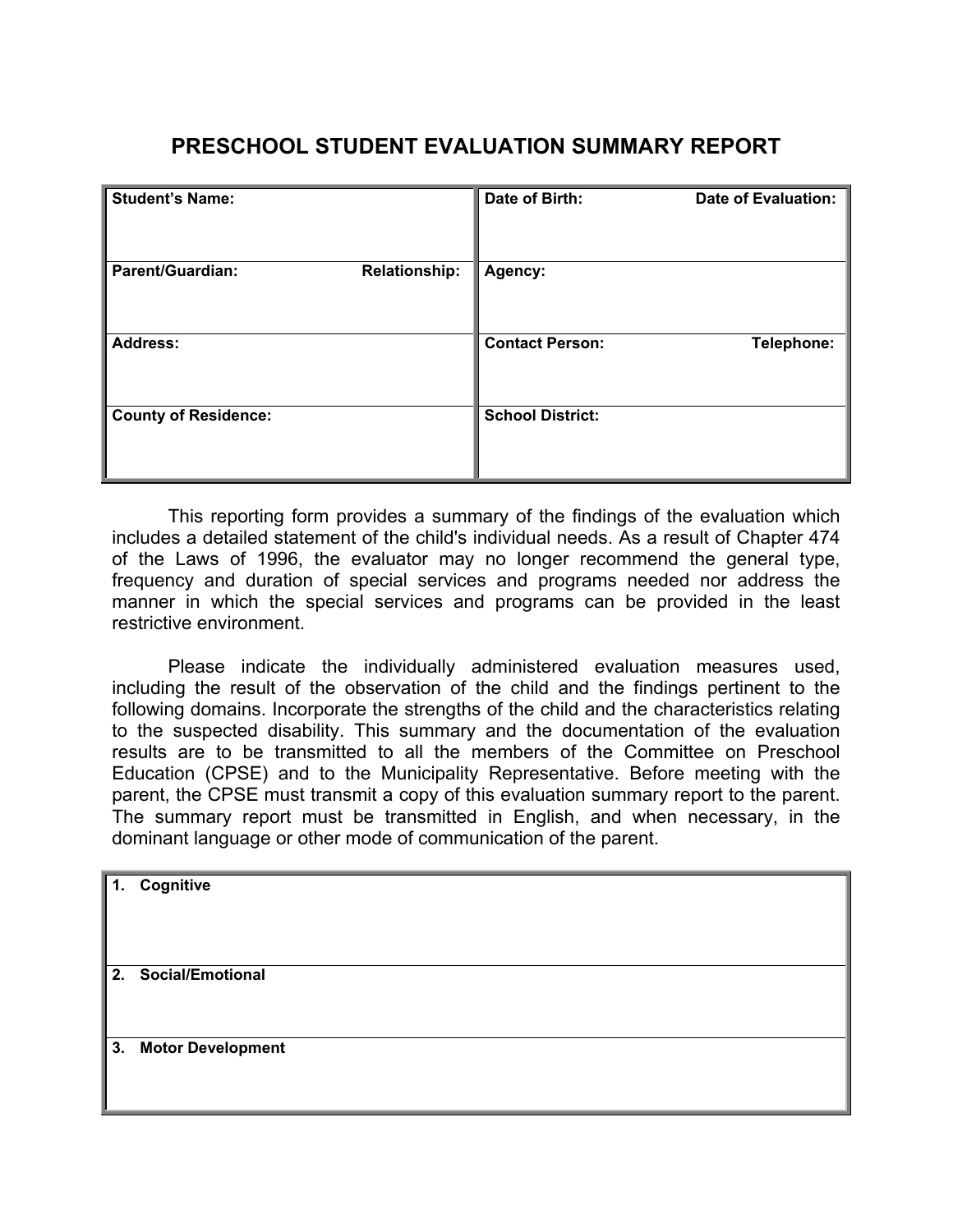**4. Language and Communicative** 

**5. Adaptive/Functional Behavioral Assessment** 

Please indicate the date the evaluation results, including this summary report, were sent to the Committee on Preschool Special Education and the Municipality Representative:

 $\mathcal{L}_\mathcal{L} = \mathcal{L}_\mathcal{L} = \mathcal{L}_\mathcal{L} = \mathcal{L}_\mathcal{L} = \mathcal{L}_\mathcal{L} = \mathcal{L}_\mathcal{L} = \mathcal{L}_\mathcal{L} = \mathcal{L}_\mathcal{L} = \mathcal{L}_\mathcal{L} = \mathcal{L}_\mathcal{L} = \mathcal{L}_\mathcal{L} = \mathcal{L}_\mathcal{L} = \mathcal{L}_\mathcal{L} = \mathcal{L}_\mathcal{L} = \mathcal{L}_\mathcal{L} = \mathcal{L}_\mathcal{L} = \mathcal{L}_\mathcal{L}$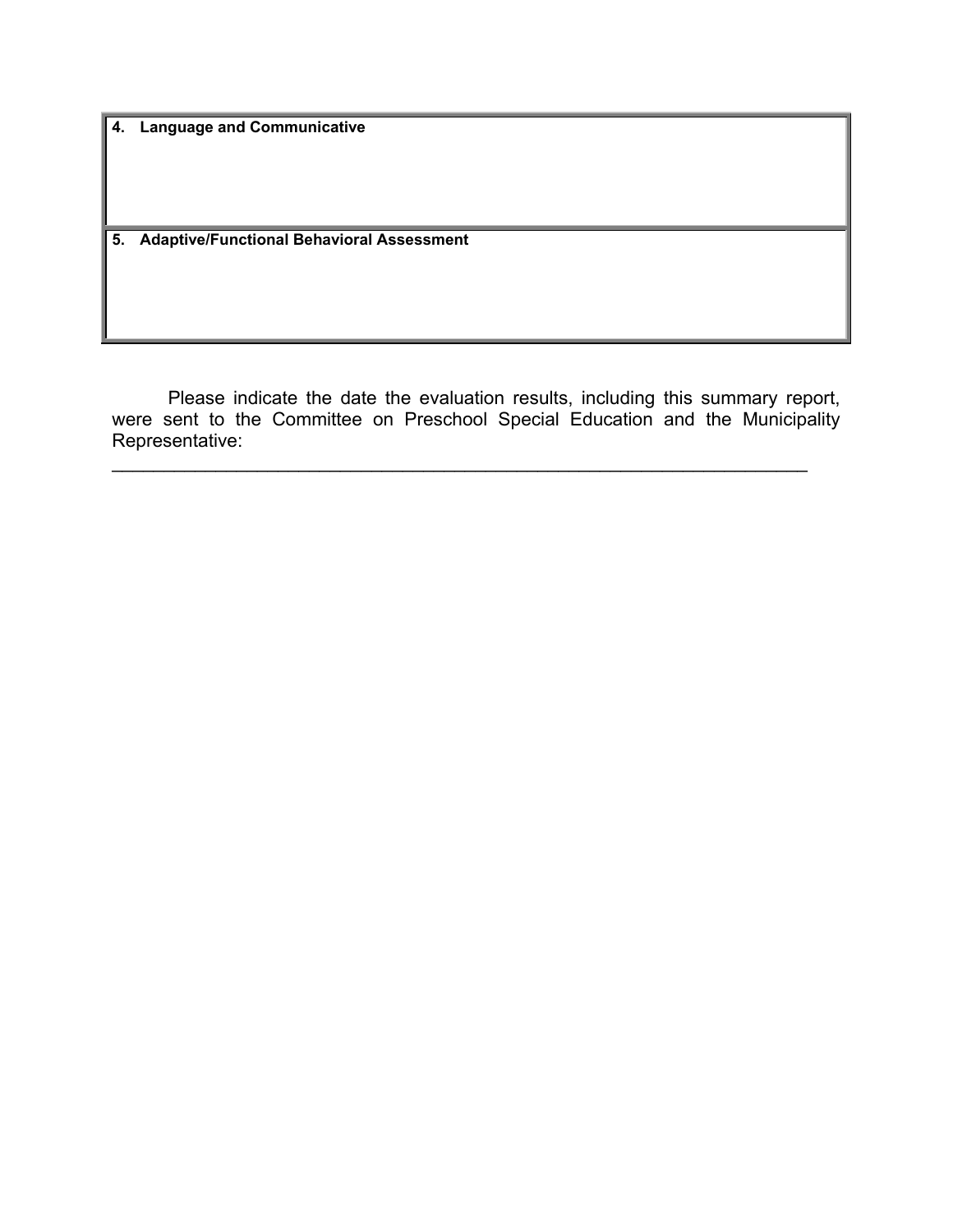## **RESUMEN DE LOS RESULTADOS DE LA EVALUACIÓN DE ESTUDIANTES PRE-ESCOLARES**

| <b>Nombre del Estudiante:</b>   | <b>Fecha de Nacimiento:</b> | Fecha de Evaluación: |
|---------------------------------|-----------------------------|----------------------|
| Padres/Guardián:<br>Parentesco: | Agencia:                    |                      |
| Dirección:                      | Persona a Contactarse:      | Teléfono:            |
| Condado de Residencia:          | <b>Distrito Escolar:</b>    |                      |

Este informe es un resúmen de los resultados de la evaluación que incluye una declaración detallada sobre las necesidades individuales del niño. Como resultado del Capítulo 474 de las Leyes de 1996, el evaluador no podrá hacer recomendaciones acerca del tipo, frecuencia y duración de programa o servicio de educación especial asi como tampoco podrá proveer el programa o servicio en el ambiente menos restrictivo.

Sírvase indicar las medidas que se utilizaron en la evaluación administrada individualmente, incluyendo el resultado de la observación del niño y los resultados pertinentes a las areas indicadas en los casilleros. Incluya las areas más desarrolladas del niño y las características relativas a la incapacidad de la que se sospecha. Este resúmen y la documentación acera de los resultados de la evaluación debe ser entregados a todos los miembros del Comité de Educación Especial Pre-escolar y al representate municipal. Los padres deben recibir una copia del resúmen de los resultados de la evaluación antes de la reunión con el Comité de Educación Especial Pre-escolar. El resúmen de los resultados de la evaluación debe estar escrito en Inglés y cuando sea necesario en el idioma que los padres dominan, u otro modo de comunicación de los padres.

**1. Cognoscitivo** 

**2. Social/Emocional**